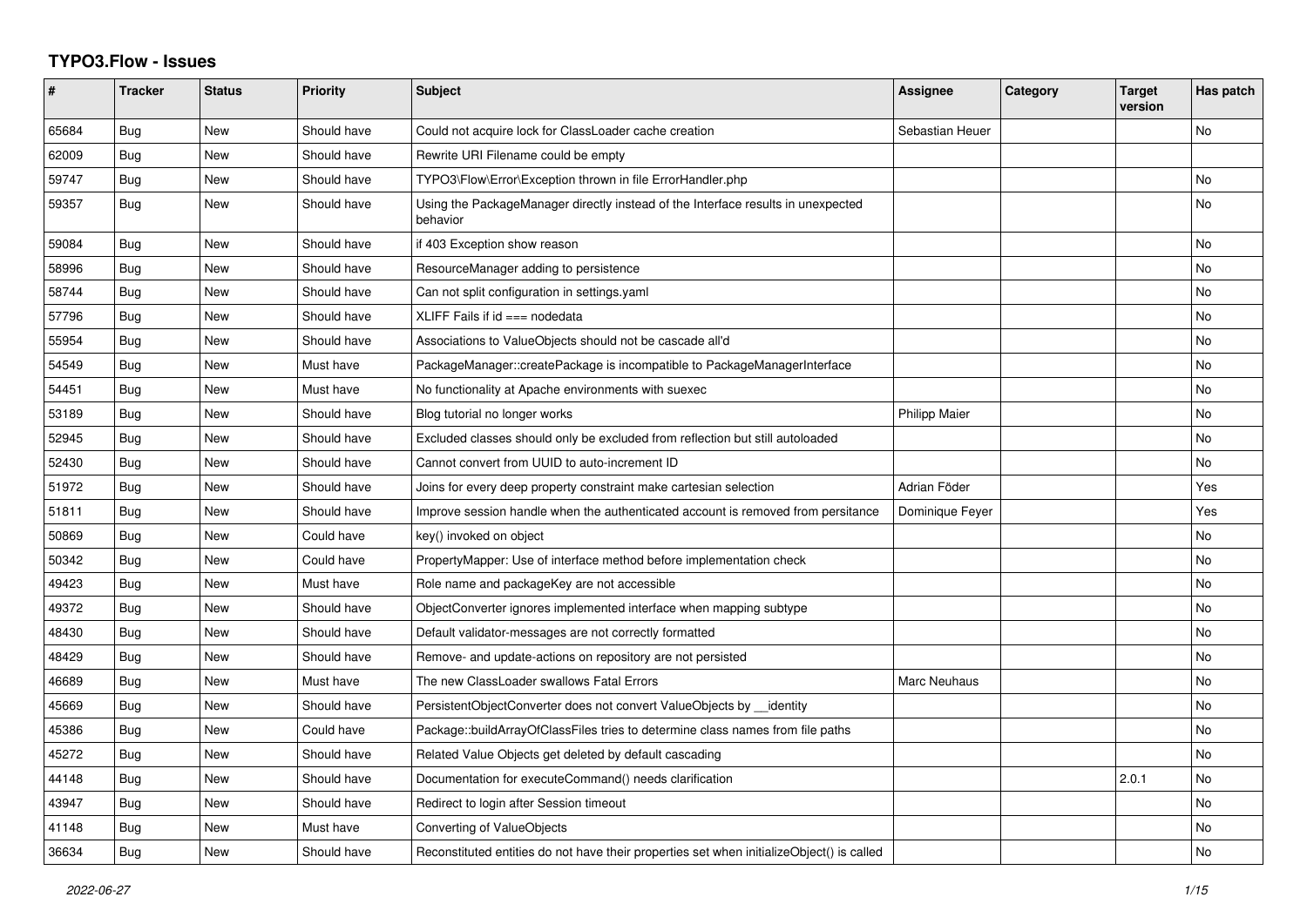| #     | <b>Tracker</b> | <b>Status</b> | <b>Priority</b> | <b>Subject</b>                                                                                                                         | <b>Assignee</b> | Category                         | <b>Target</b><br>version | Has patch |
|-------|----------------|---------------|-----------------|----------------------------------------------------------------------------------------------------------------------------------------|-----------------|----------------------------------|--------------------------|-----------|
| 36633 | Bug            | New           | Should have     | Reconstituted entities should not have the FLOW3_Persistence_clone property set                                                        |                 |                                  |                          | No        |
| 35831 | <b>Bug</b>     | New           | Must have       | Deleting or unpublishing of a resource deletes all published symlinks<br>(Web/ Resources/Persistent)                                   |                 |                                  |                          | No        |
| 34404 | Bug            | <b>New</b>    | Should have     | JsonView transformObject does not respect_descendAll configuration                                                                     |                 |                                  |                          | No        |
| 33293 | <b>Bug</b>     | <b>New</b>    | Should have     | Injection to private variable results in injection of the the wrong class                                                              |                 |                                  |                          | No.       |
| 58975 | <b>Bug</b>     | New           | Must have       | Fix command for Linux in Qucikstart documentation                                                                                      |                 | Documentation -                  |                          | <b>No</b> |
| 57972 | <b>Bug</b>     | New           | Should have     | Missing @ManyToOne in example for resource                                                                                             |                 | Documentation -                  |                          | No        |
| 46120 | <b>Bug</b>     | New           | Must have       | Important step missing in the installation chapter                                                                                     |                 | Documentation -                  |                          | No        |
| 45623 | Bug            | New           | Should have     | SQL error when calling TYPO3.Blog Setup controller                                                                                     |                 | Documentation -                  |                          | No        |
| 45249 | <b>Bug</b>     | New           | Must have       | Update composer project-create command listing                                                                                         |                 | Documentation -                  |                          | No.       |
| 39414 | Bug            | New           | Should have     | <b>Security Documentation</b>                                                                                                          |                 | Documentation -                  |                          | No        |
| 59878 | <b>Bug</b>     | <b>New</b>    | Must have       | TYPO3\Flow\Core\Booting\Exception\SubProcessException thrown in file Scripts.php                                                       |                 | - Error Handler<br>Report -      | 1.1.1                    | No.       |
| 59140 | <b>Bug</b>     | New           | -- undefined -- | TYPO3\Flow\Error\Exception thrown in file ErrorHandler.php                                                                             |                 | <b>Error Handler</b><br>Report - |                          | No        |
| 59049 | <b>Bug</b>     | <b>New</b>    | Should have     | TYPO3\Flow\Error\Exception thrown in file ErrorHandler.php                                                                             |                 | <b>Error Handler</b><br>Report - |                          | No        |
| 58894 | <b>Bug</b>     | New           | Must have       | MySQL max key length exceeded during Neos setup                                                                                        |                 | - Error Handler<br>Report -      | 2.x                      | No        |
| 54381 | <b>Bug</b>     | <b>New</b>    | -- undefined -- | TYPO3\Flow\Core\Booting\Exception\SubProcessException thrown in file Scripts.php                                                       |                 | <b>Error Handler</b><br>Report - |                          | No        |
| 53851 | Bug            | <b>New</b>    | -- undefined -- | TYPO3\Flow\Core\Booting\Exception\SubProcessException thrown in file Scripts.php                                                       |                 | - Error Handler<br>Report -      |                          | <b>No</b> |
| 52005 | <b>Bug</b>     | New           | Could have      | TYPO3\Flow\Error\Exception thrown in file ErrorHandler.php                                                                             |                 | <b>Error Handler</b><br>Report - |                          | No        |
| 51704 | <b>Bug</b>     | <b>New</b>    | -- undefined -- | TYPO3\Flow\Error\Exception thrown in file ErrorHandler.php                                                                             |                 | - Error Handler<br>Report -      |                          | <b>No</b> |
| 49801 | Bug            | <b>New</b>    | -- undefined -- | TYPO3\Flow\Security\Exception\AccessDeniedException thrown in file<br>TYPO3_Flow_Security_Authorization_AccessDecisionVoterManager.php |                 | <b>Error Handler</b><br>Report - |                          | <b>No</b> |
| 48873 | <b>Bug</b>     | <b>New</b>    | Should have     | Error when calling resourceManager->deleteResource on unpublished Resource                                                             |                 | <b>Error Handler</b><br>Report - |                          | No        |
| 37473 | <b>Bug</b>     | New           | Must have       | Subsequent Exceptions related to Doctrine Entity Manager makes it snap shut                                                            |                 | - Testing -                      |                          | No        |
| 51489 | Bug            | New           | -- undefined -- | Doctrine\Common\Annotations\AnnotationException thrown in file<br>AnnotationException.php                                              |                 | Annotations                      |                          | No        |
| 58153 | Bug            | New           | Should have     | Session - Scope, Property with interface annotation fails at wakeup                                                                    |                 | <b>AOP</b>                       | 2.1                      | No        |
| 37571 | <b>Bug</b>     | New           | Must have       | Inherited proxies fail when implementing __clone                                                                                       |                 | <b>AOP</b>                       |                          | No        |
| 27045 | <b>Bug</b>     | New           | Should have     | Introduced properties are not available in the reflection service during a compile run                                                 |                 | <b>AOP</b>                       |                          |           |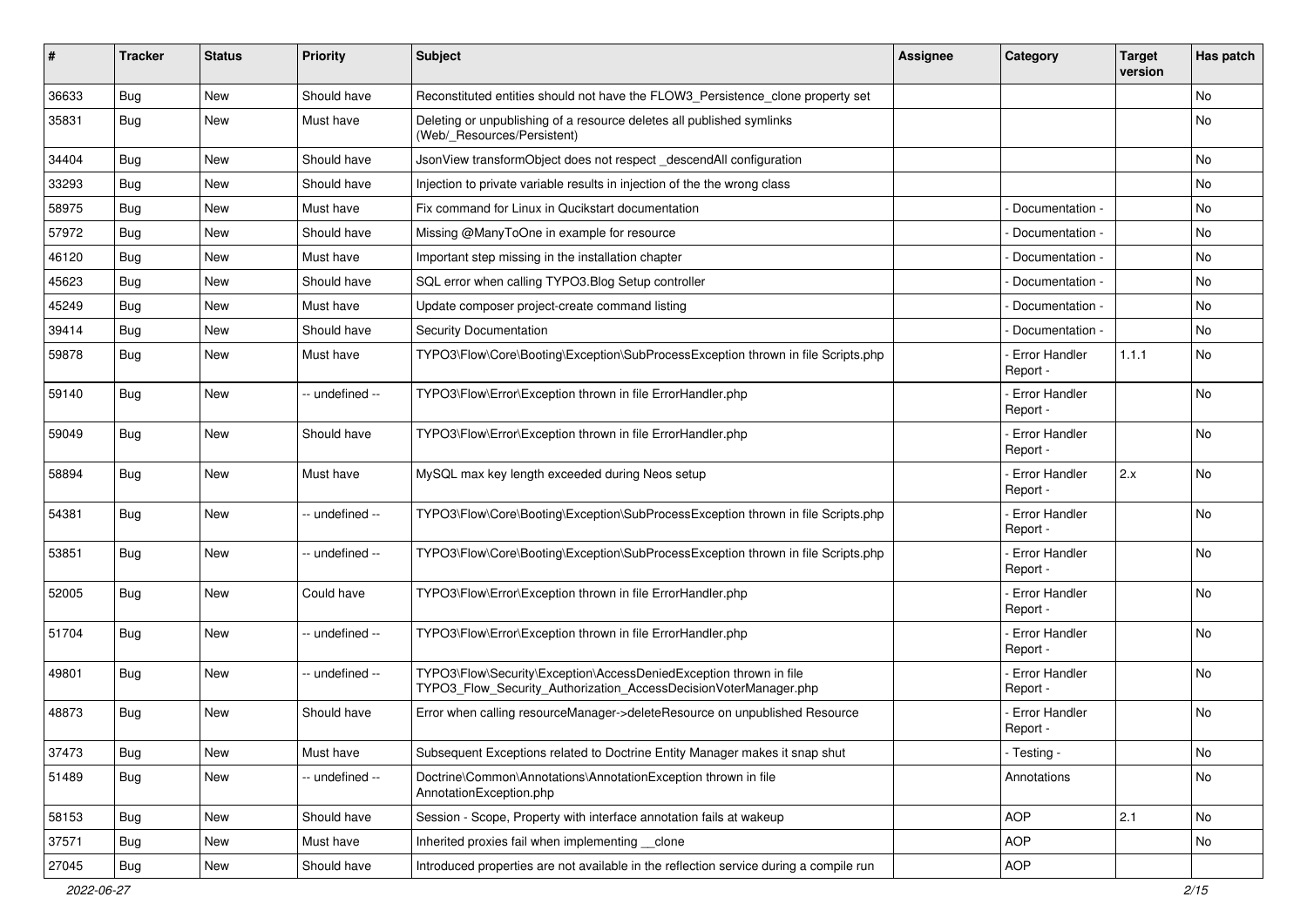| #     | Tracker    | <b>Status</b> | <b>Priority</b> | <b>Subject</b>                                                                                                       | Assignee        | Category      | <b>Target</b><br>version | Has patch |
|-------|------------|---------------|-----------------|----------------------------------------------------------------------------------------------------------------------|-----------------|---------------|--------------------------|-----------|
| 2974  | <b>Bug</b> | New           | Must have       | Aspect / Proxy Cache is not emptied automatically if an interface used for introduction<br>was modified              | Robert Lemke    | <b>AOP</b>    |                          |           |
| 54446 | Bug        | New           | Should have     | Cache filebackend 'include once'                                                                                     |                 | Cache         |                          | No        |
| 53262 | <b>Bug</b> | <b>New</b>    | Should have     | FileBakend have some race condition                                                                                  | Dominique Feyer | Cache         |                          | Yes       |
| 45041 | Bug        | New           | Must have       | Set file permissions doesnt work                                                                                     |                 | Command       | 2.0.1                    | No        |
| 33465 | <b>Bug</b> | New           | Should have     | Some vital commands to recover the system fail when recovery is needed                                               |                 | Command       |                          | No.       |
| 56544 | <b>Bug</b> | New           | Must have       | FLOW Exception on tar package inclusion via composer                                                                 |                 | Core          |                          | No        |
| 54181 | <b>Bug</b> | New           | Could have      | Use date_default_timezone_get() instead of ini_get('date.timezone')                                                  |                 | Core          |                          | Yes       |
| 52909 | Bug        | New           | Should have     | Class Loader fallback to non-proxy hides fatal errors                                                                |                 | Core          |                          | No        |
| 51312 | <b>Bug</b> | New           | Should have     | Default php error handler generates warning (when loading<br>TYPO3\Flow\Error\Exception class)                       |                 | Core          | 2.0                      | No        |
| 51120 | <b>Bug</b> | <b>New</b>    | Must have       | \TYPO3\Flow\Core\Booting::buildSubprocessCommand - wrong command if passed<br>more than one parameters               |                 | Core          |                          | <b>No</b> |
| 47487 | Bug        | <b>New</b>    | Should have     | Functional test classes in package without classes are not compiled                                                  |                 | Core          | 2.0.1                    | No        |
| 43541 | <b>Bug</b> | New           | Should have     | Incomplete classes path detection for PSR-0                                                                          |                 | Core          | 2.0.1                    | No        |
| 42520 | <b>Bug</b> | New           | Must have       | Cache must be flushed globally for package state changes                                                             |                 | Core          |                          | No.       |
| 39096 | Bug        | New           | Should have     | Unnecessary compile invoked in non production context?                                                               |                 | Core          | 2.0.1                    | No        |
| 51763 | Bug        | New           | Should have     | HttpRequest always returns content of the current request                                                            |                 | Http          |                          | No.       |
| 47073 | <b>Bug</b> | New           | Must have       | Cookie causes Error after Update                                                                                     |                 | Http          |                          | No        |
| 46066 | <b>Bug</b> | New           | Should have     | Currency formatter uses wrong format for ISO 4217 currency codes                                                     |                 | 118n          |                          | No        |
| 44361 | Bug        | New           | Should have     | TYPO3\Flow\I18n\Formatter\DatetimeFormatter - caching DATETIME type                                                  |                 | 118n          | 2.0.1                    | No        |
| 54744 | <b>Bug</b> | New           | Should have     | System.log contains many NOTICE Flow The argument "workspace" declared in<br>pointcut does not exist in method TYPO3 |                 | Log           |                          | No        |
| 44186 | Bug        | New           | Should have     | Request does not accept custom Content-Type                                                                          |                 | <b>MVC</b>    | 2.0.1                    | No        |
| 44185 | Bug        | New           | Should have     | XML body always need a root node                                                                                     |                 | <b>MVC</b>    | 2.0.1                    | No        |
| 44184 | Bug        | New           | Should have     | Request arguments are not merged correctly for single object actions                                                 |                 | <b>MVC</b>    | 2.0.1                    | No        |
| 39674 | Bug        | New           | Should have     | \TYPO3\FLOW3\var_dump behaves weird in controller actions doing return                                               |                 | <b>MVC</b>    |                          | No.       |
| 30424 | <b>Bug</b> | New           | Must have       | Forward object arguments with changes                                                                                |                 | <b>MVC</b>    |                          |           |
| 45917 | <b>Bug</b> | New           | Should have     | RoutePartHandler transliteration must be improved                                                                    |                 | MVC - Routing |                          | NO.       |
| 53224 | Bug        | New           | Should have     | Constructor in subclass breaks call chain leading to missing identifier / uuid                                       |                 | Object        |                          | No        |
| 46716 | Bug        | New           | Must have       | Empty class names in Dependencylnjection proxy code when using Caches /<br>Factory-created dependencies              |                 | Object        | 2.0.1                    | No        |
| 42101 | Bug        | New           | Must have       | Proxyclasses are not rebuild in Development context unless cache is empty                                            |                 | Object        | 2.0.1                    | No        |
| 40283 | <b>Bug</b> | New           | Should have     | New constructor in grandparent class not called                                                                      |                 | Object        |                          | No        |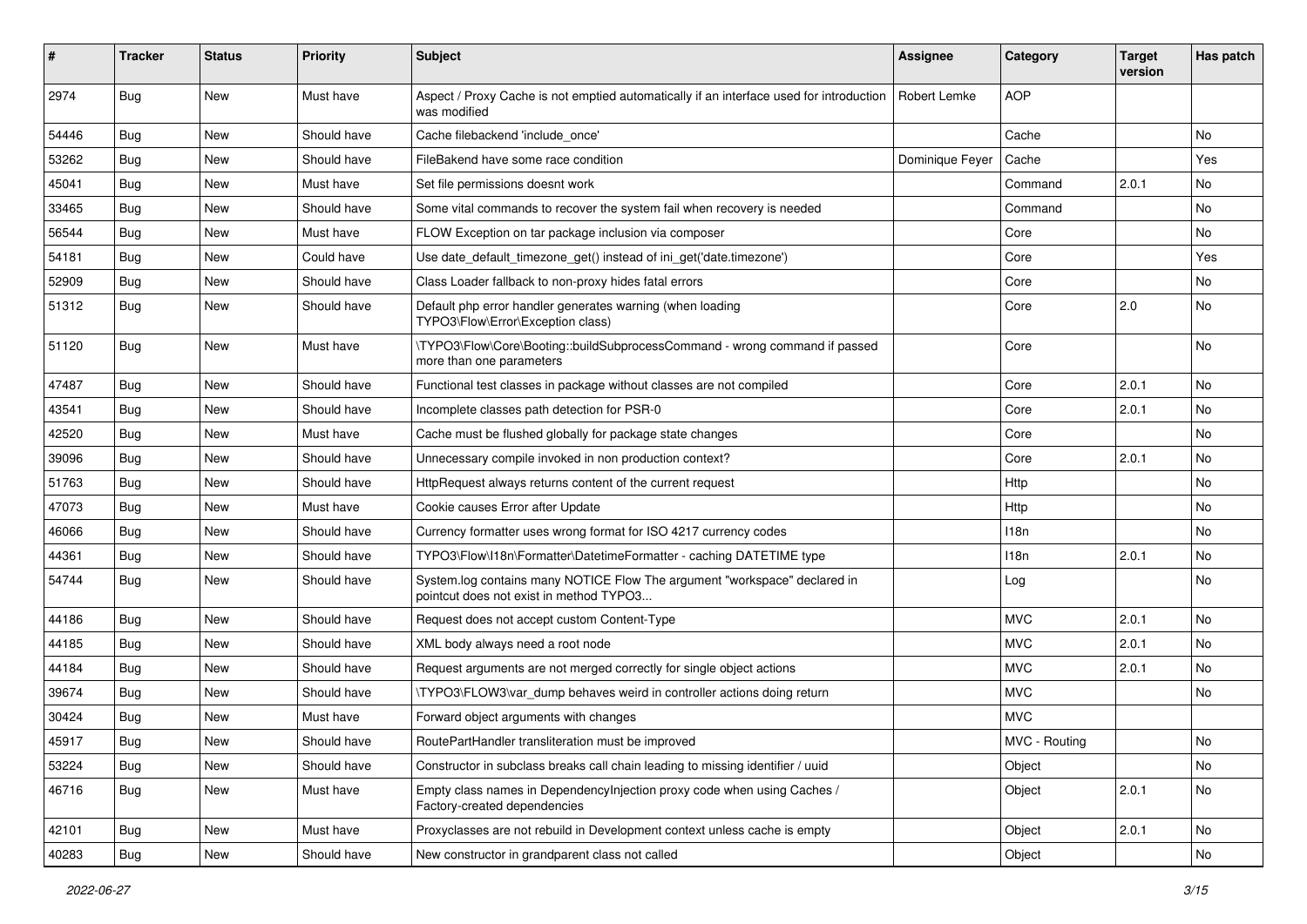| $\vert$ # | <b>Tracker</b> | <b>Status</b> | <b>Priority</b> | <b>Subject</b>                                                                                                                                          | <b>Assignee</b> | Category    | <b>Target</b><br>version | Has patch |
|-----------|----------------|---------------|-----------------|---------------------------------------------------------------------------------------------------------------------------------------------------------|-----------------|-------------|--------------------------|-----------|
| 35083     | Bug            | <b>New</b>    | Should have     | involving SecurityContext in Widget's wakeup situation leads to an exception                                                                            |                 | Object      |                          | <b>No</b> |
| 31210     | Bug            | <b>New</b>    | Must have       | constructor of proxy class not compatible with interfaces defening a constructor                                                                        |                 | Object      |                          | No        |
| 25988     | Bug            | <b>New</b>    | Should have     | Useless proxies are built for some classes                                                                                                              |                 | Object      |                          |           |
| 57437     | Bug            | <b>New</b>    | Should have     | Composer package replacement is not supported                                                                                                           |                 | Package     |                          | No        |
| 54458     | <b>Bug</b>     | <b>New</b>    | Should have     | Missing Version Number in packages                                                                                                                      |                 | Package     |                          | <b>No</b> |
| 53620     | <b>Bug</b>     | <b>New</b>    | Should have     | Move Classes/TYPO3/Flow/Composer to own Package                                                                                                         |                 | Package     |                          | No        |
| 59322     | Bug            | <b>New</b>    | Should have     | Mssing field exception should show missing migrations as well                                                                                           |                 | Persistence |                          | <b>No</b> |
| 56573     | <b>Bug</b>     | New           | Should have     | Converting by Flow\Identity                                                                                                                             |                 | Persistence |                          | <b>No</b> |
| 54046     | Bug            | <b>New</b>    | Must have       | Removal of ValueObjects from a ManyToMany relationship is not possible                                                                                  |                 | Persistence | 2.1                      | <b>No</b> |
| 52014     | Bug            | <b>New</b>    | Should have     | Migration makes fields NOT NULL even though not true                                                                                                    |                 | Persistence |                          | No        |
| 51188     | Bug            | <b>New</b>    | Should have     | Doctrine does not respect AOP-injected properties                                                                                                       |                 | Persistence |                          | <b>No</b> |
| 46010     | Bug            | <b>New</b>    | Should have     | Generating a DiscriminatorMap with base class in different namespace does not work                                                                      |                 | Persistence |                          | <b>No</b> |
| 45640     | <b>Bug</b>     | <b>New</b>    | Could have      | Every relation is set to cascade=all if the related entity is no aggregate root                                                                         |                 | Persistence |                          | <b>No</b> |
| 44244     | Bug            | <b>New</b>    | Should have     | defaultOrderings aren't applied on related objects                                                                                                      |                 | Persistence |                          | No        |
| 43967     | Bug            | <b>New</b>    | Should have     | Error in evaluating orphanRemoval in Flow Annotation driver                                                                                             |                 | Persistence |                          | No        |
| 36804     | <b>Bug</b>     | New           | Should have     | Orphaned entities within aggregates are not removed                                                                                                     |                 | Persistence |                          | <b>No</b> |
| 36495     | <b>Bug</b>     | <b>New</b>    | Should have     | HTTP Response is sent before persistence preventing Exceptions to be displayed on<br>redirect                                                           |                 | Persistence |                          | No        |
| 29425     | Bug            | <b>New</b>    | Should have     | Deletion of a blog post with resources fails with FK constraint error                                                                                   |                 | Persistence |                          |           |
| 59023     | Bug            | <b>New</b>    | Should have     | BooleanConverter should not convert empty values to boolean                                                                                             |                 | Property    |                          | No        |
| 56107     | Bug            | <b>New</b>    | Should have     | Property mapping configuration only supports one wildcard at a time                                                                                     |                 | Property    |                          | No        |
| 49566     | <b>Bug</b>     | New           | Should have     | NULL source values are not handled correctly                                                                                                            | Adrian Föder    | Property    |                          | No        |
| 53533     | Bug            | <b>New</b>    | Should have     | Class reflection assumes reverse PSR-0, can lead to fail in autoloader                                                                                  |                 | Reflection  |                          | No        |
| 51847     | Bug            | <b>New</b>    | Should have     | Overiding controller actions with other required parameter sets results in fatal error.                                                                 |                 | Reflection  | 2.x                      | No        |
| 39791     | Bug            | <b>New</b>    | Must have       | Reflection data of old aspect is not removed                                                                                                            |                 | Reflection  | 1.1.1                    | <b>No</b> |
| 31002     | <b>Bug</b>     | <b>New</b>    | Should have     | Generated __sleep method handles static properties as members.                                                                                          |                 | Reflection  |                          |           |
| 10678     | <b>Bug</b>     | New           | Must have       | ReflectionService doesn't reflect methods of child classes correctly when they get<br>reflected before their parent class in the initialization process |                 | Reflection  |                          |           |
| 57815     | <b>Bug</b>     | <b>New</b>    | Should have     | Invalid resources are saved in the persistent resources folder                                                                                          |                 | Resource    |                          | No        |
| 47950     | <b>Bug</b>     | <b>New</b>    | Should have     | import of remote resources                                                                                                                              |                 | Resource    | 2.0.1                    | <b>No</b> |
| 41496     | <b>Bug</b>     | <b>New</b>    | Must have       | Upload identical Resources, deleting fails                                                                                                              |                 | Resource    |                          | No        |
| 58927     | Bug            | <b>New</b>    | Should have     | Overlapping ressouce definitions in Policy yaml resolved incorrectly                                                                                    |                 | Security    | 2.1                      | No        |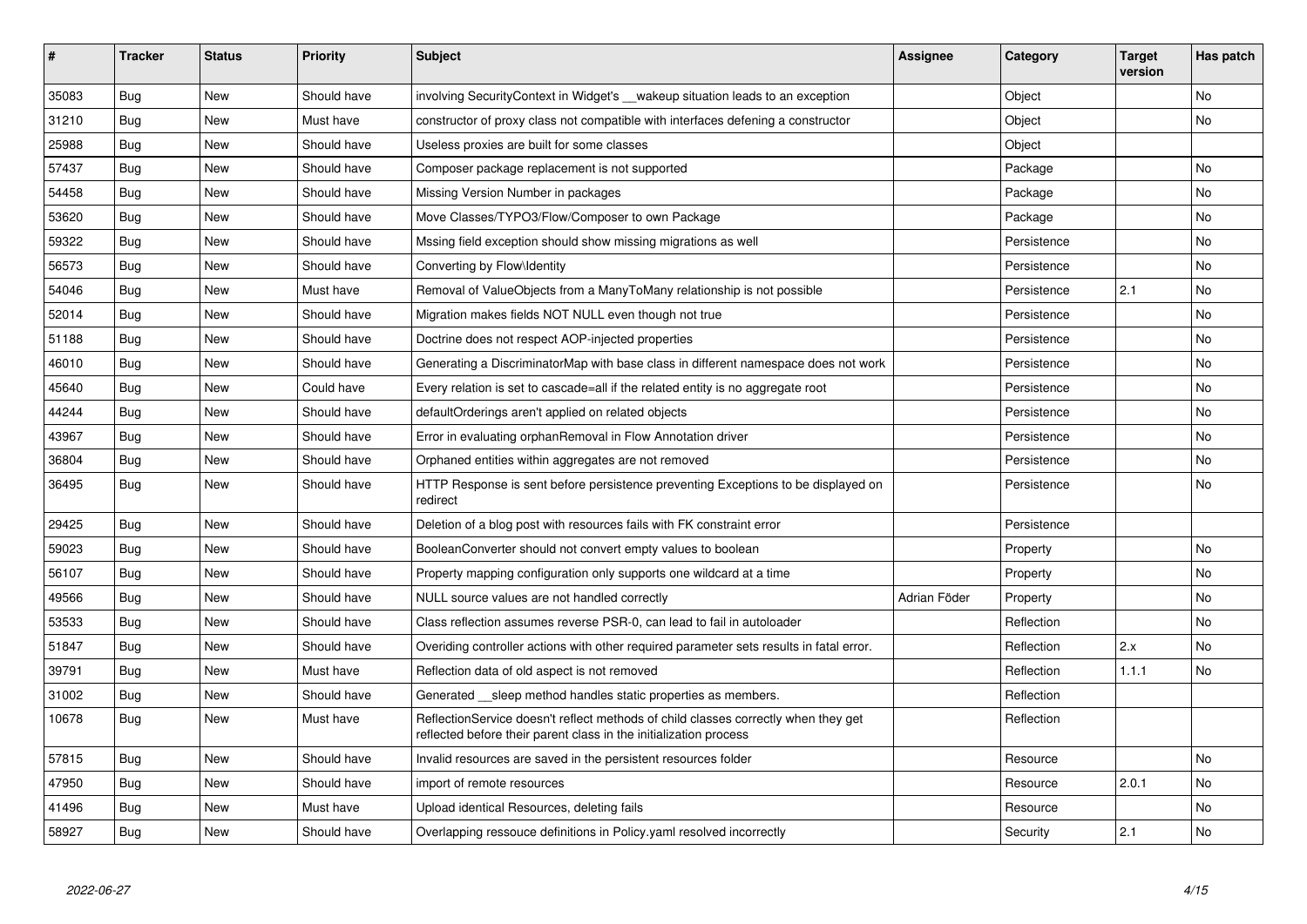| #     | <b>Tracker</b> | <b>Status</b> | <b>Priority</b> | <b>Subject</b>                                                                                                          | <b>Assignee</b>  | Category   | <b>Target</b><br>version | Has patch |
|-------|----------------|---------------|-----------------|-------------------------------------------------------------------------------------------------------------------------|------------------|------------|--------------------------|-----------|
| 58852 | <b>Bug</b>     | New           | Should have     | TYPO3\Flow\Security\Exception\AccessDeniedException should clarify which action<br>fails to execute                     |                  | Security   |                          | No        |
| 54589 | Bug            | New           | Should have     | Role parent is not removed from roles MM table                                                                          |                  | Security   |                          | No.       |
| 54146 | Bug            | <b>New</b>    | Should have     | Different sorting of arguments in ACL Patterns doesnt work                                                              | Christian Müller | Security   |                          | No        |
| 49780 | Bug            | New           | Should have     | Roles are not synchronized                                                                                              |                  | Security   |                          | No        |
| 49373 | <b>Bug</b>     | New           | Must have       | Methods policy with key "Controllers" is ignored                                                                        |                  | Security   |                          | No.       |
| 48898 | Bug            | New           | Must have       | configuration for roles fails if one of Policy yaml files contain empty "roles array"                                   | Christian Müller | Security   | 2.0.1                    | No        |
| 47429 | Bug            | New           | Should have     | Global policy files no longer allowed                                                                                   |                  | Security   |                          | No        |
| 45611 | Bug            | New           | Could have      | Destruction of session after logout should be configurable                                                              |                  | Security   |                          | No        |
| 42606 | Bug            | New           | Must have       | Content Security with nested objects                                                                                    |                  | Security   |                          | No        |
| 36508 | Bug            | New           | Should have     | AuthenticationProvider Request Patterns                                                                                 |                  | Security   |                          | No        |
| 35720 | <b>Bug</b>     | New           | Must have       | Access denied Exception for widget links to actions with a policy                                                       |                  | Security   |                          | No        |
| 33078 | <b>Bug</b>     | New           | Should have     | No Redirect to Login                                                                                                    |                  | Security   |                          | No        |
| 33055 | <b>Bug</b>     | <b>New</b>    | Must have       | AccessDeniedException instead of WebRedirect                                                                            |                  | Security   |                          | No.       |
| 32869 | Bug            | New           | Must have       | Security config tokenClass doesnt throw exception if not found the class                                                |                  | Security   |                          | No        |
| 32105 | Bug            | New           | Must have       | IgnoreValidation ignored if ACL is set for this controller action                                                       |                  | Security   |                          | No        |
| 30425 | <b>Bug</b>     | New           | Should have     | New methods are not updated in Policies during Development                                                              |                  | Security   |                          |           |
| 57374 | Bug            | New           | Should have     | Persisted entities saved in session are not resolved                                                                    |                  | Session    | 2.x                      | No        |
| 55937 | <b>Bug</b>     | New           | Must have       | FlashMessage queue is lost                                                                                              |                  | Session    |                          | No.       |
| 46097 | Bug            | New           | Must have       | Logged in user gets session of an other logged in user                                                                  | Robert Lemke     | Session    |                          | No        |
| 29405 | Bug            | New           | Must have       | When storing a new entity inside the session, it will be fully serialized instead of just<br>the reference being stored |                  | Session    |                          |           |
| 62740 | Bug            | New           | Should have     | Add check on literal in TypeHandlingUtility::isCollectionType                                                           |                  | Utility    |                          | No        |
| 52185 | Bug            | New           | Could have      | PositionalArraySorter should detect recursive dependencies                                                              |                  | Utility    |                          | No        |
| 57450 | <b>Bug</b>     | New           | Should have     | International E-Mail addresses (umlauts, etc.) are not validated correctly                                              |                  | Validation |                          | No        |
| 48093 | Bug            | New           | Must have       | AbstractCompositeValidators memory consumption continuously grow                                                        |                  | Validation | 2.0.1                    | Yes       |
| 38980 | <b>Bug</b>     | New           | Must have       | ActionController: behavior of required arguments is not consistent                                                      |                  | Validation |                          | No        |
| 37564 | Bug            | New           | Should have     | Validation of Parent Object containing properties of type ManyToOne and<br>ManyToMany to same Target                    |                  | Validation |                          | No        |
| 37316 | Bug            | New           | Should have     | Use findBestMatchingLocale instead of getDefaultLocale?                                                                 |                  | Validation |                          | No        |
| 64842 | Feature        | New           | Could have      | Validation of Property should also happen before Property Mapping.                                                      |                  |            |                          | No        |
| 59244 | Feature        | New           | Should have     | Message or Container needs context                                                                                      |                  |            |                          | No        |
| 58579 | Feature        | New           | Should have     | Adding own environment constants to Flow                                                                                |                  |            | 2.x                      | No        |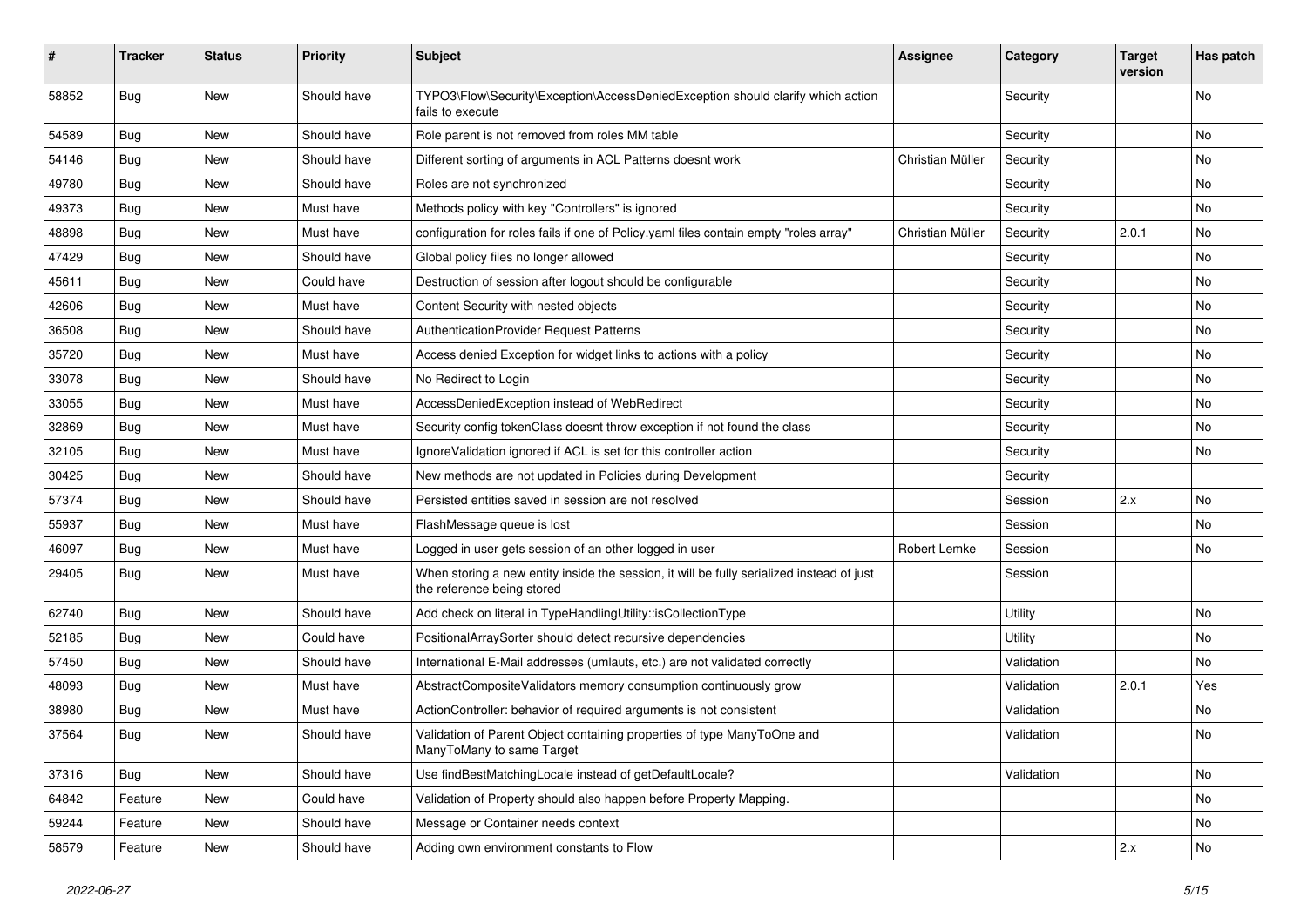| ∦     | <b>Tracker</b> | <b>Status</b> | <b>Priority</b> | Subject                                                                                                    | <b>Assignee</b>       | Category   | <b>Target</b><br>version | Has patch     |
|-------|----------------|---------------|-----------------|------------------------------------------------------------------------------------------------------------|-----------------------|------------|--------------------------|---------------|
| 57763 | Feature        | New           | Should have     | Allow controller / package / action as params in<br>\TYPO3\Fluid\ViewHelpers\Form\ButtonViewHelper         |                       |            |                          | No            |
| 56744 | Feature        | New           | Must have       | stay logged in                                                                                             |                       |            |                          | No            |
| 56639 | Feature        | <b>New</b>    | Must have       | Implement "getPrivateStorageUriByResource()" for recieving (image-) file URIs                              | Robert Lemke          |            | 2.x                      |               |
| 56556 | Feature        | New           | Should have     | support has Property and is Property                                                                       |                       |            |                          | No            |
| 56486 | Feature        | New           | Should have     | Optimize the ObjectManager for performance                                                                 |                       |            |                          | No            |
| 56036 | Feature        | New           | Should have     | Optimize autoloading                                                                                       |                       |            |                          | No            |
| 55870 | Feature        | New           | Must have       | Enhance f:form.textfield or add a f:form.datefield VH with enhanced validation and<br>propertymapping      | Christian Müller      |            |                          | No            |
| 55831 | Feature        | New           | Should have     | Different scenarios for session settings                                                                   |                       |            |                          | No            |
| 55719 | Feature        | New           | Could have      | Support additional Resource Folders                                                                        |                       |            |                          | No            |
| 52590 | Feature        | <b>New</b>    | Should have     | Provide a way to get the Doctrine QueryBuilder                                                             |                       |            |                          | No            |
| 46910 | Feature        | New           | Should have     | Composer integration - PackageStates.php                                                                   |                       |            |                          | No            |
| 46371 | Feature        | New           | Should have     | Support compilation of static information in proxy classes                                                 | Christopher<br>Hlubek |            |                          | No            |
| 44123 | Feature        | New           | Should have     | Make the "Flow requires the PHP setting "date.timezone"" error more beautiful                              |                       |            |                          | No            |
| 43841 | Feature        | New           | Should have     | Add package support to validation errors                                                                   |                       |            |                          | No            |
| 43572 | Feature        | New           | Should have     | Uri should support manipulation of query arguments                                                         |                       |            |                          | No            |
| 36510 | Feature        | New           | Should have     | <b>Firewall Redirect?</b>                                                                                  |                       |            |                          | No            |
| 36509 | Feature        | New           | Should have     | redirect ToUri to an uri with acl forces a 403 because of missing csrf token.                              |                       |            |                          | No            |
| 33710 | Feature        | New           | Should have     | Configuration based on Domain                                                                              |                       |            |                          | No            |
| 32294 | Feature        | New           | Should have     | Lazy initialization of loggers                                                                             |                       |            |                          | No            |
| 30258 | Feature        | New           | Should have     | Support optional package dependencies                                                                      |                       |            |                          |               |
| 29476 | Feature        | New           | Should have     | Provider rendering time and query count for request                                                        |                       |            |                          |               |
| 8981  | Feature        | New           | Could have      | Security/Performance: Provide Webserver Configuration file for common webservers -<br>do not use .htaccess |                       |            |                          |               |
| 47404 | Feature        | New           | Could have      | Add getters and setters methods for introduced properties                                                  |                       | <b>AOP</b> |                          | No            |
| 890   | Feature        | New           | Should have     | Add priority for advice chains                                                                             | Robert Lemke          | <b>AOP</b> |                          |               |
| 46816 | Feature        | New           | Should have     | Add xcache cache backend                                                                                   |                       | Cache      |                          | $\mathsf{No}$ |
| 46318 | Feature        | New           | Should have     | [caching framework] Extend cache interface to handle multiple entries                                      |                       | Cache      |                          | No            |
| 46216 | Feature        | New           | Should have     | Add wincache cache backend                                                                                 |                       | Cache      |                          | No            |
| 1785  | Feature        | New           | Must have       | Automatic garbage collection for expired cache entries                                                     |                       | Cache      |                          |               |
| 55199 | Feature        | New           | Should have     | Avoid Buffering of Shell output                                                                            |                       | Cli        |                          | No            |
| 37885 | Feature        | New           | Could have      | Add CLI to show the object-configuration for a FLOW3 object-name                                           | Martin Ficzel         | Cli        |                          | No            |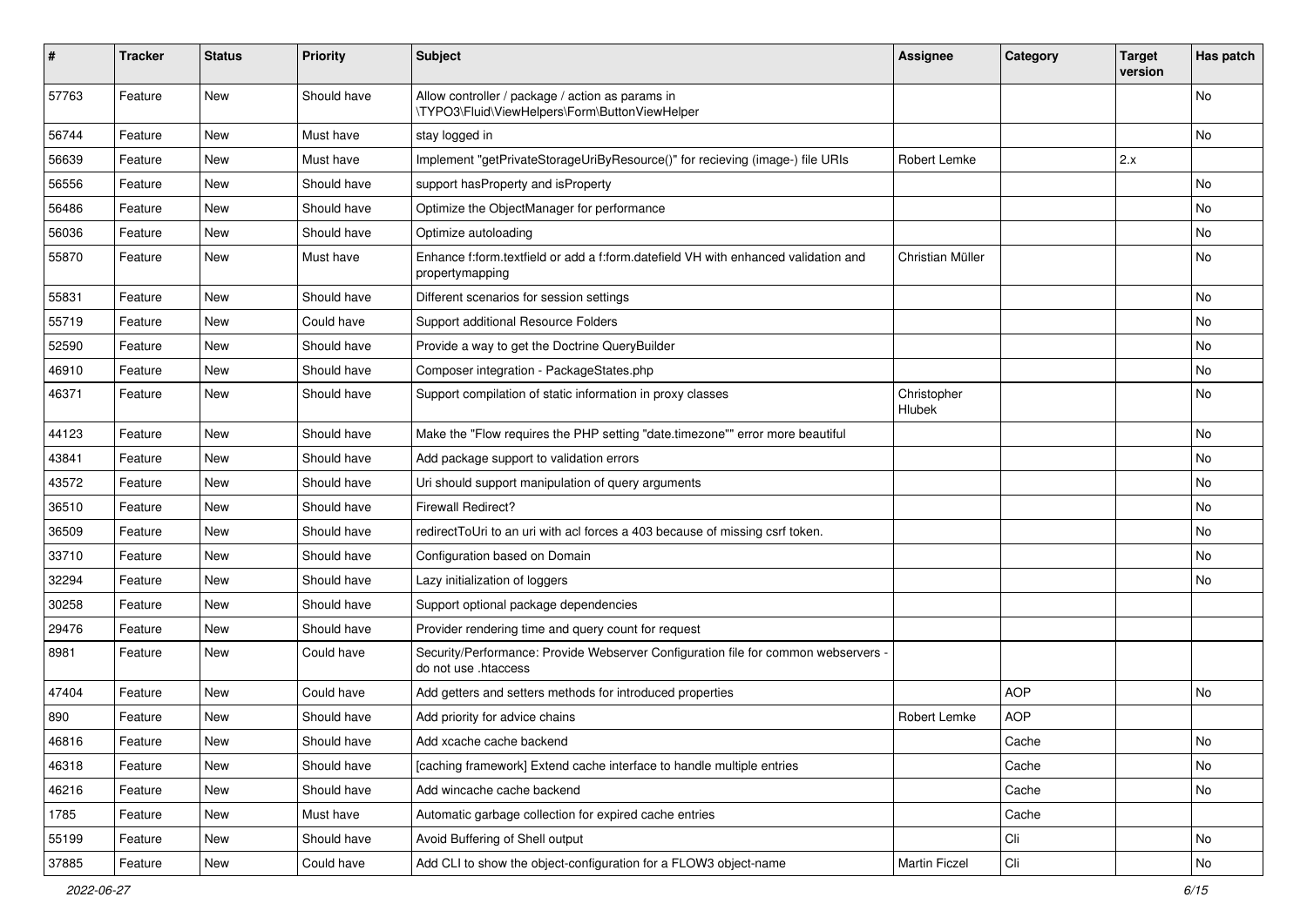| $\sharp$ | <b>Tracker</b> | <b>Status</b> | <b>Priority</b> | <b>Subject</b>                                                                                | <b>Assignee</b>       | Category      | <b>Target</b><br>version | Has patch |
|----------|----------------|---------------|-----------------|-----------------------------------------------------------------------------------------------|-----------------------|---------------|--------------------------|-----------|
| 8464     | Feature        | New           | Should have     | Write settings using the ConfigurationManager                                                 |                       | Configuration |                          | No        |
| 58622    | Feature        | New           | Must have       | Clearer Exception: Array to string conversion                                                 |                       | Core          |                          | No        |
| 39088    | Feature        | New           | Should have     | Add a sgnalslot before compilation                                                            |                       | Core          |                          | No        |
| 38222    | Feature        | New           | Could have      | Step execution signals with concrete name                                                     |                       | Core          |                          | No        |
| 33049    | Feature        | New           | Could have      | Allow configuration of context without environment variable (needed for IIS)                  |                       | Core          |                          | No        |
| 30418    | Feature        | New           | Should have     | Package bootstrapping following dependencies                                                  |                       | Core          |                          |           |
| 36955    | Feature        | New           | Should have     | Add type filter to var_dump()                                                                 |                       | Error         |                          | No        |
| 56916    | Feature        | New           | Should have     | Support PATCH request method as of RFC5789                                                    |                       | <b>Http</b>   |                          | No        |
| 35388    | Feature        | New           | Could have      | Use the current package as default for translations within controllers                        |                       | 118n          |                          | No        |
| 33018    | Feature        | New           | Should have     | Translator should support override of labels from other packages                              |                       | 118n          |                          | No        |
| 9313     | Feature        | New           | Should have     | Support for currencies                                                                        |                       | 118n          |                          | No        |
| 49039    | Feature        | New           | Could have      | RFC: Use PSR-3 logger interface in Flow                                                       |                       | Log           |                          | No        |
| 46050    | Feature        | New           | Could have      | To decouple log file writing at Logger->logException                                          |                       | Log           |                          | No        |
| 48862    | Feature        | New           | Should have     | Possibility to exclude package from file monitoring                                           |                       | Monitor       |                          | No        |
| 51459    | Feature        | New           | Should have     | Allow catching of particular exceptions on property mapping                                   |                       | <b>MVC</b>    |                          | No        |
| 30428    | Feature        | New           | Should have     | Cloning of request arguments                                                                  |                       | <b>MVC</b>    |                          |           |
| 30423    | Feature        | New           | Should have     | Rendering template of other action without forward                                            |                       | <b>MVC</b>    |                          | No        |
| 28231    | Feature        | New           | Should have     | Allow output to STDERR for CLI Response                                                       |                       | <b>MVC</b>    |                          |           |
| 26745    | Feature        | New           | Should have     | MVC should know about entities lying in the session                                           |                       | <b>MVC</b>    |                          | <b>No</b> |
| 3728     | Feature        | New           | Should have     | Support arrays of objects as controller arguments                                             |                       | <b>MVC</b>    |                          |           |
| 3580     | Feature        | New           | Must have       | Create an administration panel for the FLOW3 Development context                              |                       | <b>MVC</b>    |                          |           |
| 3153     | Feature        | New           | Should have     | Support of action based filter rules defined by annotation.                                   |                       | <b>MVC</b>    |                          |           |
| 44891    | Feature        | New           | Should have     | Routes should be able to enforce http/https protocol                                          |                       | MVC - Routing |                          | No        |
| 35783    | Feature        | New           | Should have     | Lifecycle method after property mapping                                                       |                       | Object        |                          | No        |
| 31262    | Feature        | New           | Should have     | Named arguments in Objects.yaml for constructor arguments                                     |                       | Object        |                          | No        |
| 31261    | Feature        | New           | Should have     | Virtual objects - generate proxy classes for interfaces                                       |                       | Object        |                          | No        |
| 50262    | Feature        | New           | Could have      | Add Keywords to composer Json                                                                 |                       | Package       |                          | No        |
| 5774     | Feature        | New           | Should have     | Package Manager should clear all cache entries tagged with %PACKAGE%                          |                       | Package       |                          |           |
| 1856     | Feature        | New           | Should have     | The Package Manager checks dependencies between packages on each activation /<br>deactivation | Christopher<br>Hlubek | Package       |                          |           |
| 49050    | Feature        | New           | Should have     | Allow Subqueries in QueryInterface                                                            |                       | Persistence   |                          | No        |
| 47951    | Feature        | New           | Should have     | Warn if persistence stack is not empty at the end of a get-request                            |                       | Persistence   |                          | No        |
| 41420    | Feature        | New           | Should have     | Support entity versioning                                                                     |                       | Persistence   |                          | No        |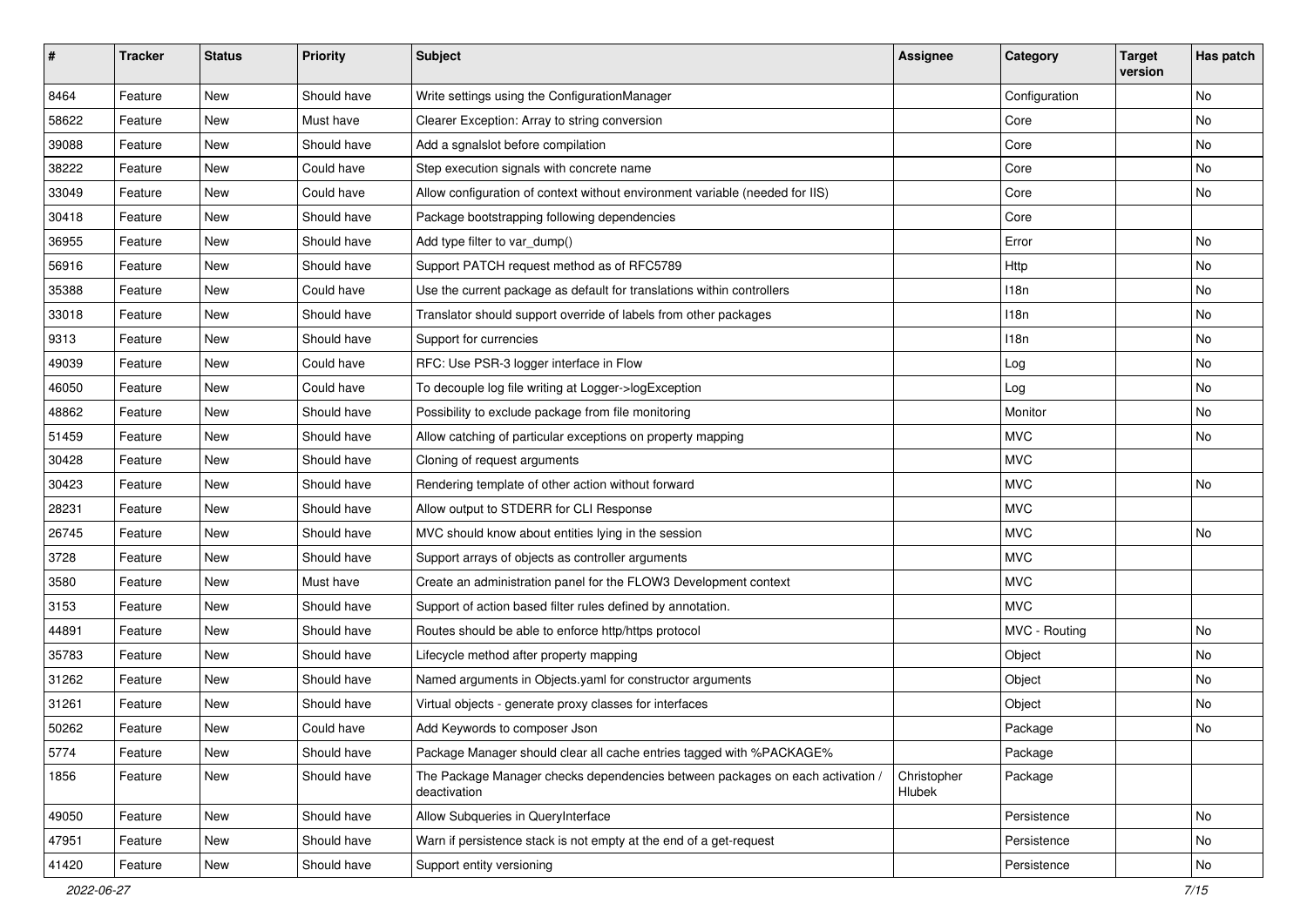| $\sharp$ | <b>Tracker</b> | <b>Status</b> | <b>Priority</b> | <b>Subject</b>                                                                                    | <b>Assignee</b>       | Category    | <b>Target</b><br>version | Has patch |
|----------|----------------|---------------|-----------------|---------------------------------------------------------------------------------------------------|-----------------------|-------------|--------------------------|-----------|
| 28136    | Feature        | New           | Should have     | HTTP Semantics for Transactions and more                                                          |                       | Persistence |                          | No        |
| 9537     | Feature        | New           | Should have     | Query criterions should be able to compare whole objects                                          |                       | Persistence |                          |           |
| 47273    | Feature        | New           | Should have     | Support mapping properties with differing types for setter and property                           |                       | Property    |                          | No        |
| 37279    | Feature        | New           | Should have     | <b>Request PropertyMapping</b>                                                                    |                       | Property    |                          | No        |
| 34133    | Feature        | New           | Could have      | RFC: Handle Semicolons in Path part of URIs as Scoped Path Parameters                             |                       | Property    |                          | No        |
| 26767    | Feature        | New           | Should have     | Reflection method to get a method return type and documentation                                   |                       | Reflection  |                          |           |
| 47075    | Feature        | New           | Should have     | Make Exception more meaningful                                                                    |                       | Resource    |                          | No        |
| 45103    | Feature        | New           | Should have     | Make static resource URI generation available outside of Fluid                                    |                       | Resource    |                          | No        |
| 33587    | Feature        | New           | Should have     | Automatically remove unused Resources                                                             |                       | Resource    |                          | No        |
| 53177    | Feature        | New           | Should have     | entity resource policy value support for `this`                                                   |                       | Security    |                          | No        |
| 46063    | Feature        | New           | Should have     | Implement username password provider with "remember me" persistent cookie                         | Christopher<br>Hlubek | Security    |                          | No        |
| 44563    | Feature        | New           | Should have     | Logged in users via HTTP Basic always get re-authenticated                                        |                       | Security    |                          | No        |
| 38065    | Feature        | <b>New</b>    | Must have       | Implement content security for DQL queries                                                        | Andreas Förthner      | Security    |                          | <b>No</b> |
| 37846    | Feature        | New           | Should have     | Should be able to declare more than one controllerObjectName per requestPatterns                  |                       | Security    |                          | No        |
| 34816    | Feature        | New           | Should have     | Long text encryption                                                                              |                       | Security    |                          | No        |
| 9968     | Feature        | New           | Should have     | Promote security publishing configuration automatically when persisting models                    | Andreas Förthner      | Security    |                          |           |
| 8463     | Feature        | New           | Should have     | Check security policy for objects reconstituted in the session scope                              |                       | Security    |                          |           |
| 8462     | Feature        | New           | Should have     | Check subobjects in query rewriting                                                               |                       | Security    |                          |           |
| 6603     | Feature        | New           | Must have       | Provide a policy management API                                                                   | Andreas Förthner      | Security    |                          |           |
| 6602     | Feature        | New           | Could have      | Implement after invocation handling                                                               | Andreas Förthner      | Security    |                          |           |
| 5442     | Feature        | New           | Should have     | Destroy session / logout user on deleting an account                                              | Andreas Förthner      | Security    |                          |           |
| 3621     | Feature        | New           | Should have     | Implement dynamic firewall filter registration                                                    | Andreas Förthner      | Security    |                          |           |
| 3619     | Feature        | New           | Should have     | Implement System Policy Support/System Security                                                   | Andreas Förthner      | Security    |                          |           |
| 48409    | Feature        | New           | Could have      | Introduce new Annotation "Slot" for wiring signal and slots                                       |                       | SignalSlot  |                          | No        |
| 32985    | Feature        | New           | Should have     | Implement Processing Rules when merging numerically-indexed arrays                                |                       | Utility     |                          | No        |
| 50901    | Feature        | New           | Should have     | @IgnoreValidation also for class fields                                                           |                       | Validation  |                          | No        |
| 47456    | Feature        | New           | Should have     | ManyToOne and OneToOne Relations of Objects passed as Action Argument are<br>loaded automatically |                       | Validation  |                          | No        |
| 45409    | Feature        | <b>New</b>    | Should have     | Support validation of abstract nested properties                                                  |                       | Validation  |                          | No        |
| 44738    | Feature        | New           | Must have       | Re-Validation of argument's custom validators                                                     |                       | Validation  |                          | No        |
| 39788    | Feature        | New           | Could have      | RFC: Repository based NotExistsValidator                                                          |                       | Validation  |                          | No        |
| 35781    | Feature        | New           | Should have     | Model validation                                                                                  |                       | Validation  |                          | No        |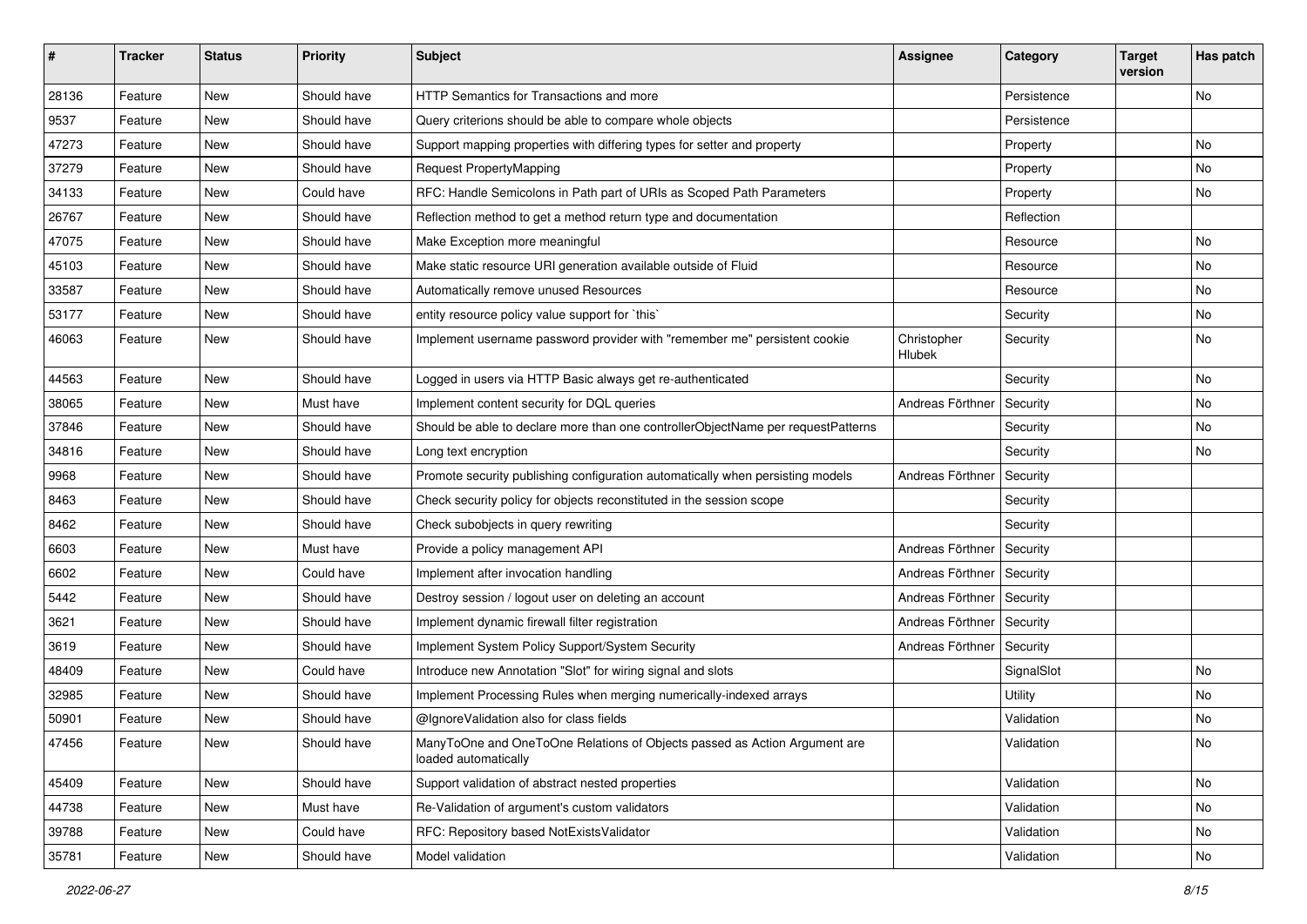| #     | <b>Tracker</b>   | <b>Status</b> | <b>Priority</b> | <b>Subject</b>                                                                                        | Assignee                | Category        | <b>Target</b><br>version | Has patch |
|-------|------------------|---------------|-----------------|-------------------------------------------------------------------------------------------------------|-------------------------|-----------------|--------------------------|-----------|
| 6178  | Feature          | <b>New</b>    | Should have     | Implement FileType and FileSize validators                                                            |                         | Validation      |                          |           |
| 3587  | Feature          | New           | Could have      | Enforce validation rules for value objects already in constructor                                     |                         | Validation      |                          |           |
| 3585  | Major<br>Feature | New           | Should have     | Implement support for value objects                                                                   |                         |                 |                          | No        |
| 58184 | Major<br>Feature | <b>New</b>    | Should have     | HTTP request argument building for different use cases                                                |                         | Http            |                          | No        |
| 62292 | Major<br>Feature | <b>New</b>    | Should have     | Support for entity translation                                                                        |                         | 118n            | 2.x                      | No        |
| 56602 | Major<br>Feature | <b>New</b>    | Should have     | Handling Of Multi Identity Entities                                                                   |                         | Persistence     |                          | No.       |
| 58408 | Task             | New           | Should have     | Disable manualy persisting                                                                            |                         |                 |                          | No.       |
| 55958 | Task             | <b>New</b>    | Should have     | RFC: Use PHP 5.4 closure features for direct ObjectAccess                                             |                         |                 |                          | No        |
| 51530 | Task             | New           | Should have     | Improve speed of Files::readDirectoryRecursively using RecursiveDirectoryIterator?                    |                         |                 |                          | No        |
| 51286 | Task             | New           | Should have     | Custom error views should introduce a controller context somehow                                      |                         |                 |                          | No.       |
| 35970 | Task             | New           | Should have     | Improve performance of Utility/Arrays::integerExplode by using array map                              |                         |                 |                          | No        |
| 44542 | Task             | New           | Should have     | Mention the risk of requestPatterns regarding foreign package's SecurityContext<br>usage              | Adrian Föder            | Documentation - |                          | No        |
| 42465 | Task             | New           | Should have     | Document i18n settings                                                                                |                         | Documentation - | 2.0.1                    | No        |
| 40854 | Task             | New           | Must have       | Update security documentation (authentication in 1.2)                                                 |                         | Documentation - | 2.0.1                    | No        |
| 29202 | Task             | New           | Should have     | Provide a Cherokee Server Configuration for FLOW3                                                     |                         | Documentation - |                          |           |
| 37831 | Task             | New           | Could have      | Evaluate using PHP 5.4's internal web server for Functional Testing                                   |                         | - Testing -     |                          | No        |
| 3755  | Task             | New           | Must have       | Concurrency stress testing and cache mechanism                                                        |                         | - Testing -     |                          |           |
| 55957 | Task             | New           | Should have     | RFC: Optimize AOP proxies                                                                             |                         | <b>AOP</b>      |                          | No        |
| 35709 | Task             | <b>New</b>    | Should have     | Implement global Command aliases                                                                      |                         | Cli             |                          | No        |
| 50382 | Task             | New           | Should have     | Impossible to use arguments in CLI that are added by overriding<br>initializeCommandMethodArguments() |                         | Command         |                          | No        |
| 33069 | Task             | New           | Should have     | Make command output sparse, implement generic verbose switch                                          |                         | Command         |                          | No        |
| 25907 | Task             | New           | Should have     | Referrer should only contain the URI of the previous request                                          |                         | <b>MVC</b>      |                          |           |
| 41832 | Task             | New           | Should have     | Improve error handling for incompatible packages                                                      | Christian Jul<br>Jensen | Package         |                          | No        |
| 55953 | Task             | New           | Could have      | Repair and streamline ValueObject support                                                             |                         | Persistence     |                          | No        |
| 46009 | Task             | New           | Should have     | Improve error message for missing class in Flow annotation driver                                     |                         | Persistence     |                          | No        |
| 43993 | Task             | New           | Should have     | Warn when no migrations are found at all during doctrine: migrate                                     |                         | Persistence     |                          | No        |
| 61043 | Task             | New           | Should have     | Rename ClassSchema to ModelSchema                                                                     |                         | Reflection      |                          | No        |
| 46011 | Task             | New           | Should have     | Validate annotation with missing type should throw useful error                                       |                         | Validation      |                          | No        |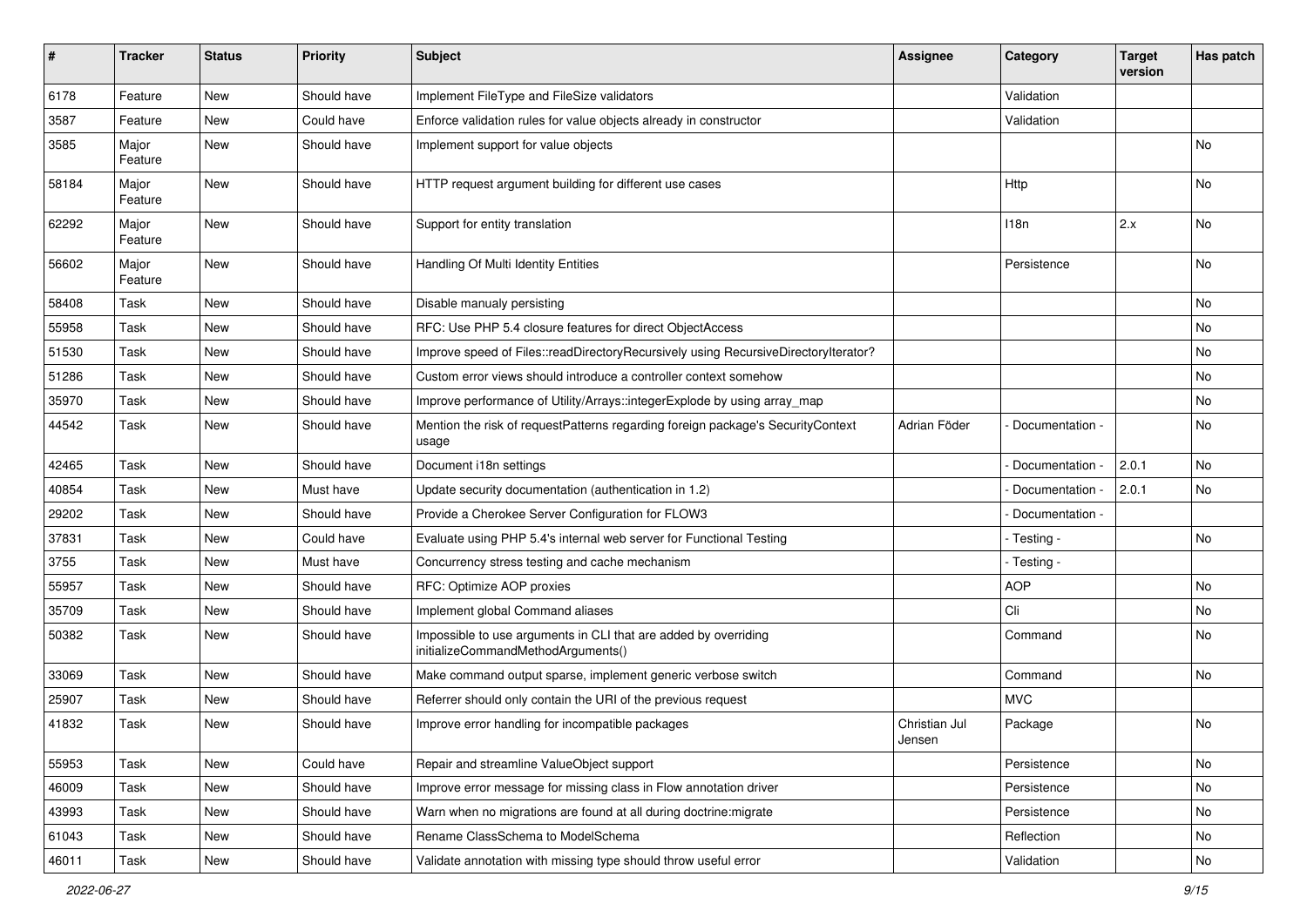| #     | <b>Tracker</b> | <b>Status</b> | <b>Priority</b> | <b>Subject</b>                                                                                              | <b>Assignee</b>             | Category        | <b>Target</b><br>version | Has patch |
|-------|----------------|---------------|-----------------|-------------------------------------------------------------------------------------------------------------|-----------------------------|-----------------|--------------------------|-----------|
| 41727 | <b>Bug</b>     | Accepted      | Should have     | @Flow\Identity and @ORM\InheritanceType("JOINED") can't be used together                                    | Karsten<br>Dambekalns       |                 |                          | No        |
| 32873 | Bug            | Accepted      | Must have       | Value changes for logged in account are not persisted due to session serialization                          | Karsten<br>Dambekalns       |                 |                          | No        |
| 40802 | Bug            | Accepted      | Should have     | Documentation mistake (authentication)                                                                      | Karsten<br>Dambekalns       | Documentation - | 1.1.1                    | No        |
| 38004 | Bug            | Accepted      | Should have     | Missing CheatSheet folder for Getting Started manual                                                        | Karsten<br>Dambekalns       | Documentation - | 1.1.1                    | No        |
| 39699 | <b>Bug</b>     | Accepted      | Should have     | SQL DDL for TYPO3\FLOW3\Cache\Backend\PdoBackend                                                            | Karsten<br>Dambekalns       | Cache           |                          | No        |
| 32707 | Bug            | Accepted      | Must have       | <b>Bad Bad FileBackend</b>                                                                                  | Karsten<br>Dambekalns       | Cache           | 2.0.1                    | No        |
| 32574 | <b>Bug</b>     | Accepted      | Should have     | FLOW3 enters fork bombs when using cgi-fcgi vs cli                                                          | Karsten<br>Dambekalns       | Core            |                          | No        |
| 33024 | <b>Bug</b>     | Accepted      | Must have       | Exception when validating a float in a Model with the Number validator                                      | Karsten<br>Dambekalns       | 118n            |                          | No        |
| 58773 | <b>Bug</b>     | Accepted      | Should have     | Improve NoMatchingRouteException                                                                            | <b>Bastian</b><br>Waidelich | MVC - Routing   |                          | No        |
| 53350 | Bug            | Accepted      | Should have     | Trying to create a Link in an Template in CLI Context should provide a helpful<br>exception                 | Bastian<br>Waidelich        | MVC - Routing   |                          | No        |
| 50395 | Bug            | Accepted      | Should have     | Route cache caches routes for non dispatchable requests                                                     | <b>Bastian</b><br>Waidelich | MVC - Routing   |                          | No        |
| 45405 | <b>Bug</b>     | Accepted      | Should have     | Uncaught Exception in DynamicRoutePart                                                                      | <b>Bastian</b><br>Waidelich | MVC - Routing   |                          | No        |
| 47331 | <b>Bug</b>     | Accepted      | Must have       | ObjectManager shutdown with Dependency Injection Proxy causes fatal errors                                  |                             | Object          | 2.0.1                    | No        |
| 46974 | <b>Bug</b>     | Accepted      | Should have     | Original and Proxy class in one file makes it difficult to reach 100% code coverage for<br>functional tests | Christian Müller            | Object          |                          | No        |
| 43192 | <b>Bug</b>     | Accepted      | Should have     | findByIdentifier() for non-persisted objects not working for custom identifier properties                   | Karsten<br>Dambekalns       | Persistence     |                          | <b>No</b> |
| 43190 | Bug            | Accepted      | Should have     | Misleading exception message for incompatible database structure                                            | Karsten<br>Dambekalns       | Persistence     | 2.0.1                    | No        |
| 37354 | <b>Bug</b>     | Accepted      | Should have     | Do not apply generateValueHash() and generateUuid() if custom identifier is used                            | Karsten<br>Dambekalns       | Persistence     |                          | No        |
| 34879 | Bug            | Accepted      | Must have       | Proxied object is not update()able                                                                          | Karsten<br>Dambekalns       | Persistence     |                          | No        |
| 13559 | <b>Bug</b>     | Accepted      | Should have     | ObjectSerializer failes with persistent objects within arrays                                               | Karsten<br>Dambekalns       | Persistence     |                          | No        |
| 41029 | <b>Bug</b>     | Accepted      | Should have     | Method security is also evaluating abstract classes                                                         | Karsten<br>Dambekalns       | Security        |                          | No        |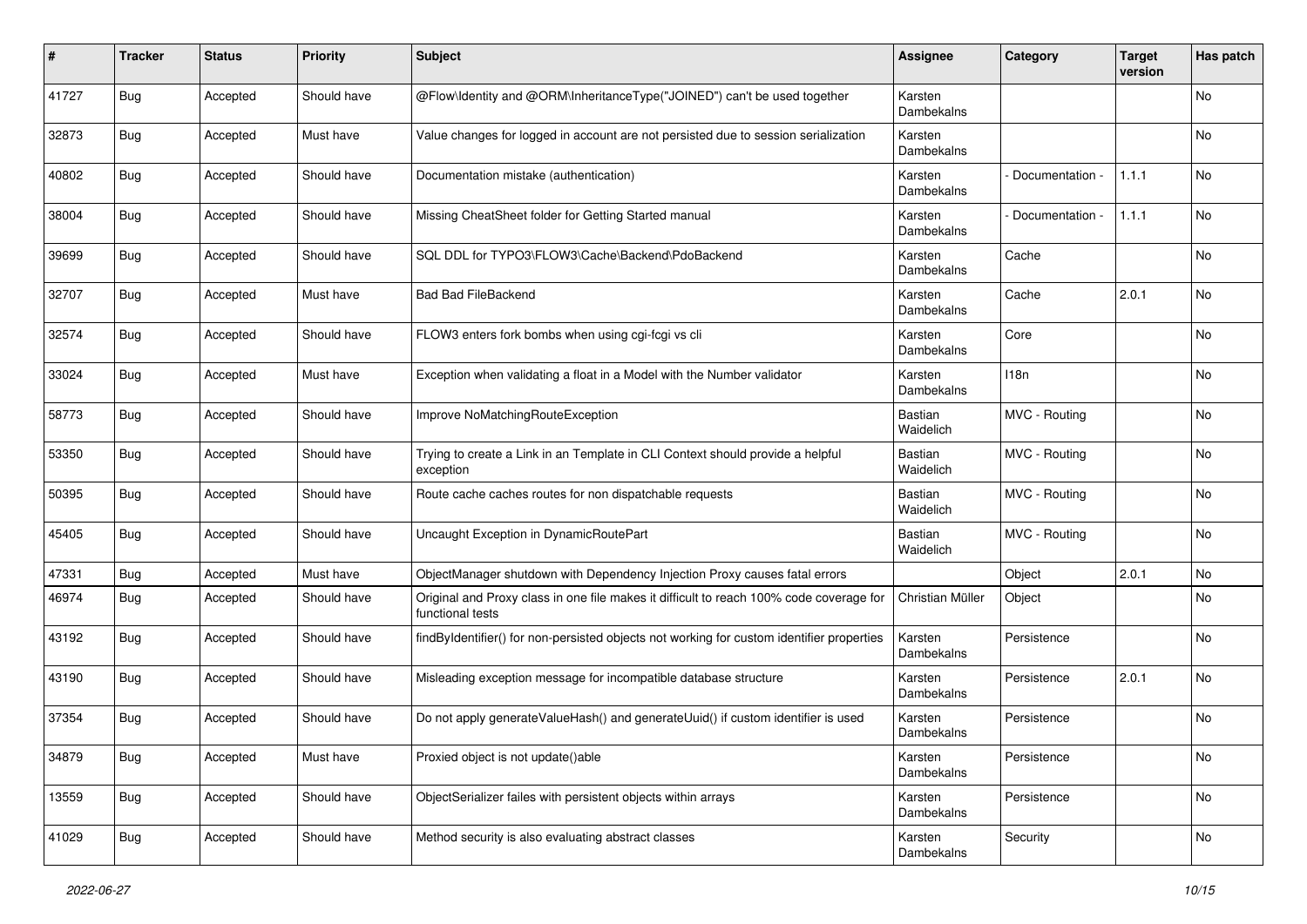| #     | <b>Tracker</b>   | <b>Status</b> | <b>Priority</b> | <b>Subject</b>                                                                              | Assignee                | Category          | <b>Target</b><br>version | Has patch |
|-------|------------------|---------------|-----------------|---------------------------------------------------------------------------------------------|-------------------------|-------------------|--------------------------|-----------|
| 32425 | Bug              | Accepted      | Must have       | IpAddressRange methods not completly implemented                                            | Karsten<br>Dambekalns   | Security          |                          | Yes       |
| 27798 | Bug              | Accepted      | Must have       | CSRF protection not working for forms in a plugin                                           |                         | Security          | 2.0.1                    | No        |
| 26986 | Feature          | Accepted      | Should have     | Debug toolbar                                                                               | Christian Müller        |                   |                          | No        |
| 39609 | Feature          | Accepted      | Should have     | <b>Migration Version</b>                                                                    | Karsten<br>Dambekalns   | Migrations -      |                          | No        |
| 6712  | Feature          | Accepted      | Should have     | Implement mixin support                                                                     | Robert Lemke            | <b>AOP</b>        |                          |           |
| 40555 | Feature          | Accepted      | Must have       | Missing command arguments parameter in Core\Booting\Scripts::executeCommand()               | Karsten<br>Dambekalns   | Core              |                          | Yes       |
| 37212 | Feature          | Accepted      | Must have       | Edge Side Includes (ESI)                                                                    | Robert Lemke            | Http              |                          | No        |
| 34674 | Feature          | Accepted      | Should have     | NotFoundView is not injected in ActionController                                            | Robert Lemke            | <b>MVC</b>        |                          | No        |
| 30890 | Feature          | Accepted      | Should have     | Developer Toolbar                                                                           | Christian Müller        | <b>MVC</b>        |                          | No        |
| 3306  | Feature          | Accepted      | Should have     | Flush routes cache automatically on class file modifications                                | Robert Lemke            | <b>MVC</b>        |                          |           |
| 3305  | Feature          | Accepted      | Must have       | Unmodified objects retrieved from a repository should not be validated in the<br>controller | Robert Lemke            | <b>MVC</b>        |                          | No        |
| 3588  | Feature          | Accepted      | Should have     | Support value objects in the Object Factory                                                 | Robert Lemke            | Object            |                          |           |
| 41900 | Feature          | Accepted      | Should have     | Check for duplicate PSR-0 autoload namespaces                                               | Christian Jul<br>Jensen | Package           |                          | No        |
| 37372 | Feature          | Accepted      | Should have     | Inheritance in ORM should be configured automatically                                       | Karsten<br>Dambekalns   | Persistence       |                          | No        |
| 36715 | Feature          | Accepted      | Should have     | Make simultaneous use of multiple persistence backends possible                             | Karsten<br>Dambekalns   | Persistence       |                          | No        |
| 32106 | Feature          | Accepted      | Should have     | Support for Object source in PropertyMapper                                                 |                         | Property          |                          | Yes       |
| 26765 | Feature          | Accepted      | Should have     | Support class schema features for every reflected class                                     | Karsten<br>Dambekalns   | Reflection        |                          | No        |
| 39253 | Feature          | Accepted      | Should have     | Remove mirroring mode option and code                                                       | Karsten<br>Dambekalns   | Resource          |                          | No        |
| 33937 | Feature          | Accepted      | Should have     | Convenience method to resolve public "resource://" paths                                    | Karsten<br>Dambekalns   | Resource          |                          | No        |
| 48167 | Feature          | Accepted      | Should have     | Command line account and role browsing                                                      | Adrian Föder            | Security          |                          | No        |
| 39910 | Feature          | Accepted      | Should have     | Ability to query user based on roles                                                        |                         | Security          |                          | No        |
| 4146  | Feature          | Accepted      | Should have     | Support typed parameters for validation                                                     | Karsten<br>Dambekalns   | Validation        |                          |           |
| 33258 | Major<br>Feature | Accepted      | Should have     | Implement support for Assetic                                                               |                         |                   |                          | No        |
| 38038 | Task             | Accepted      | Should have     | Proofread FLOW3 manual                                                                      | Ryan J. Peterson        | - Documentation - |                          | No        |
| 27561 | Task             | Accepted      | Could have      | Complete documentation                                                                      |                         | - Documentation - |                          | No        |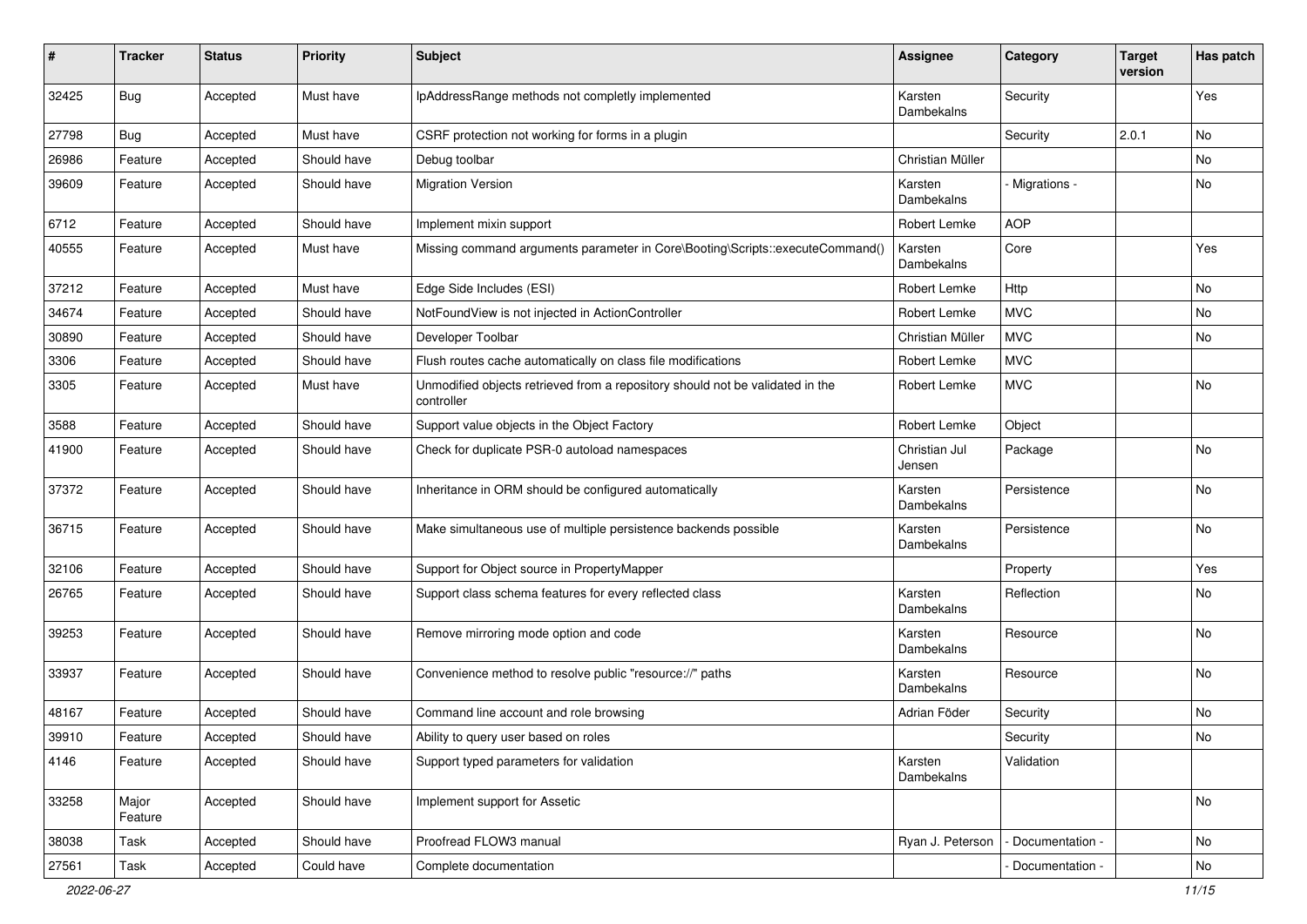| #     | <b>Tracker</b> | <b>Status</b>            | <b>Priority</b> | <b>Subject</b>                                                                                                       | Assignee                    | Category         | <b>Target</b><br>version | Has patch |
|-------|----------------|--------------------------|-----------------|----------------------------------------------------------------------------------------------------------------------|-----------------------------|------------------|--------------------------|-----------|
| 46823 | Task           | Accepted                 | Should have     | Detect APC and APCu correctly                                                                                        |                             | Cache            |                          | <b>No</b> |
| 44712 | Task           | Accepted                 | Should have     | Decouple Argument-Building in the HTTP-Request-Constructor                                                           |                             | Http             |                          | No        |
| 49806 | Task           | Accepted                 | Should have     | Date formatting should care about the time zone                                                                      | Adrian Föder                | 118 <sub>n</sub> |                          | No        |
| 36840 | Task           | Accepted                 | Should have     | Improve exception for wrong locales                                                                                  | Karsten<br>Dambekalns       | 118n             |                          | No        |
| 44396 | Task           | Accepted                 | Should have     | Move Doctrine ORM integration onto own namespace                                                                     | Karsten<br>Dambekalns       | Persistence      |                          | No        |
| 44375 | Task           | Accepted                 | Should have     | Make all persistence reads go through repositories                                                                   | Karsten<br>Dambekalns       | Persistence      |                          | No        |
| 36800 | Task           | Accepted                 | Should have     | Streamline Resource object API                                                                                       | Robert Lemke                | Resource         |                          | No        |
| 47859 | Task           | Accepted                 | Should have     | Logging: Do not log all decisions in \TYPO3\Flow\Security\Aspect\LoggingAspect                                       | Robert Lemke                | Security         |                          | No        |
| 45253 | Task           | Accepted                 | Must have       | Throw exception in PointcutMethodNameFilter if given method's argument does not<br>match the actual method signature | Christian Müller            | Security         |                          | No        |
| 44314 | Task           | Accepted                 | Must have       | slightly file permissions for /Configuration/* and /Data/Persistent/EncryptionKey                                    | Karsten<br>Dambekalns       | Security         |                          | <b>No</b> |
| 47236 | Bug            | Needs<br>Feedback        | Should have     | Error at offset 6279 of 6338                                                                                         |                             |                  |                          | <b>No</b> |
| 41533 | Bug            | Needs<br>Feedback        | Should have     | Ignored object-validation in editAction when redirecting back from updateAction                                      |                             |                  |                          | No        |
| 40824 | <b>Bug</b>     | Needs<br>Feedback        | Should have     | Modified action controller methods not detected properly                                                             | Andreas Förthner            |                  |                          | No        |
| 38216 | <b>Bug</b>     | Needs<br>Feedback        | Should have     | Static method calls in reflected classes refer to _Original class                                                    |                             |                  |                          | <b>No</b> |
| 27379 | Bug            | <b>Needs</b><br>Feedback | Must have       | add check to clear the database at tearDown in testing                                                               |                             |                  |                          | <b>No</b> |
| 11039 | <b>Bug</b>     | Needs<br>Feedback        | Must have       | Static object container injects properties to result of factory object                                               |                             |                  |                          | No        |
| 40410 | <b>Bug</b>     | Needs<br>Feedback        | Should have     | Exception when using Apc, Memcached of Redis cache backend for reflection status<br>and object configuration         | Karsten<br>Dambekalns       | Cache            |                          | No        |
| 50080 | <b>Bug</b>     | <b>Needs</b><br>Feedback | Should have     | Broken concept for CLI/Web separation                                                                                | Karsten<br>Dambekalns       | Core             |                          | <b>No</b> |
| 58494 | <b>Bug</b>     | <b>Needs</b><br>Feedback | Must have       | Inifinite redirects if index.php presents in URI                                                                     | <b>Bastian</b><br>Waidelich | MVC - Routing    |                          | <b>No</b> |
| 47858 | Bug            | <b>Needs</b><br>Feedback | Should have     | Remove .htaccess from Composer Installer Essentials                                                                  | Christopher<br>Hlubek       | Package          | 2.0.1                    | No        |
| 28016 | <b>Bug</b>     | Needs<br>Feedback        | Should have     | Cascade remove of cleared ArrayCollection                                                                            | Karsten<br>Dambekalns       | Persistence      |                          | No        |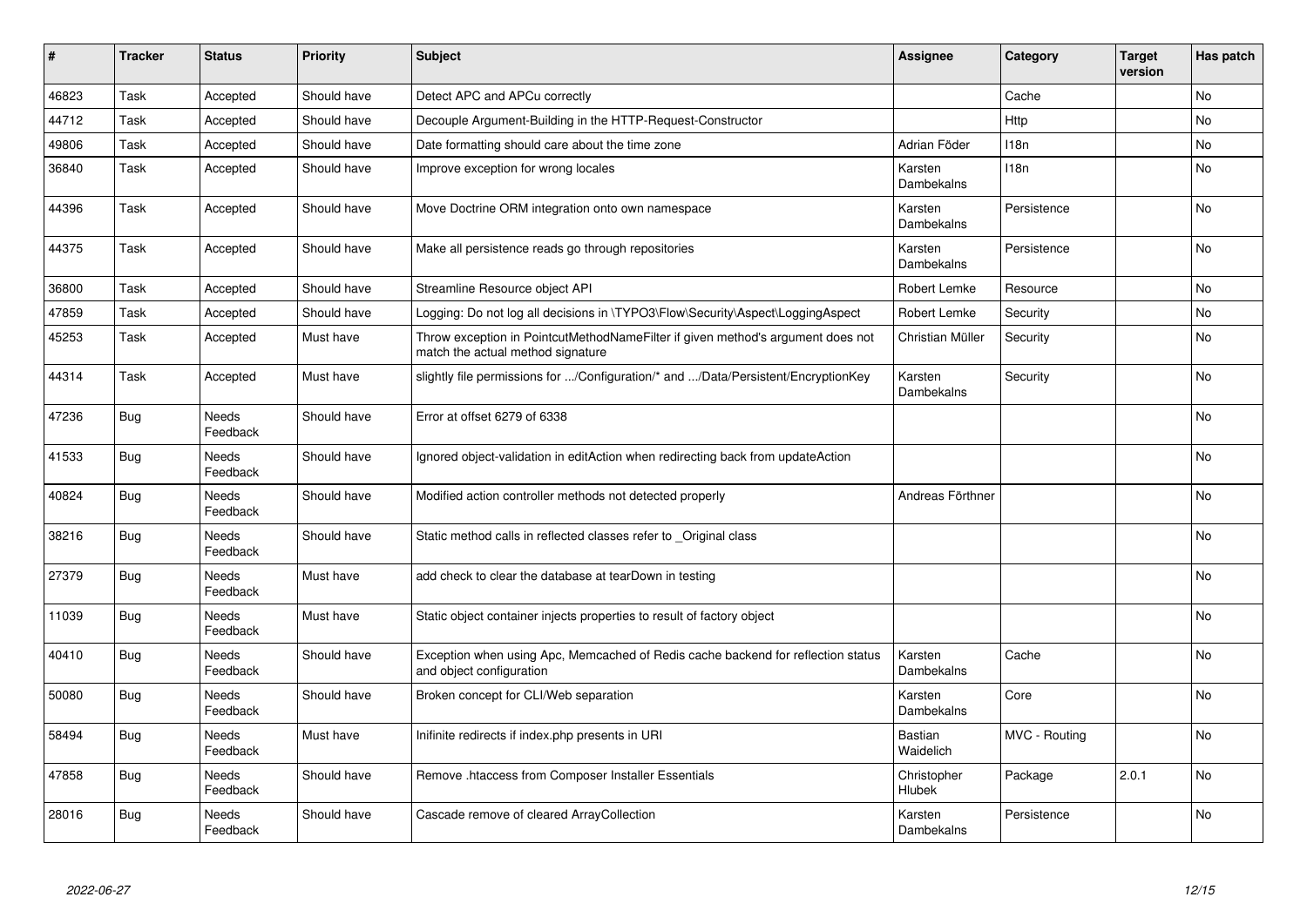| #     | <b>Tracker</b> | <b>Status</b>            | <b>Priority</b> | <b>Subject</b>                                                                                                               | <b>Assignee</b>       | Category    | <b>Target</b><br>version | Has patch |
|-------|----------------|--------------------------|-----------------|------------------------------------------------------------------------------------------------------------------------------|-----------------------|-------------|--------------------------|-----------|
| 34134 | <b>Bug</b>     | Needs<br>Feedback        | Should have     | PropertyMapper throws unnecessary exception                                                                                  | Christian Müller      | Property    |                          | Yes       |
| 42888 | <b>Bug</b>     | Needs<br>Feedback        | Should have     | ResourceManager chokes on non existing files                                                                                 |                       | Resource    |                          | No        |
| 27721 | <b>Bug</b>     | Needs<br>Feedback        | Should have     | Permissions of uploaded resources not correct                                                                                | Karsten<br>Dambekalns | Resource    |                          | No        |
| 28319 | <b>Bug</b>     | Needs<br>Feedback        | Should have     | Access denied will be logged at the wrong location in nested calls                                                           |                       | Security    |                          | No        |
| 46210 | Bug            | <b>Needs</b><br>Feedback | Should have     | securityContext->getParty() in the initializeObject() method of a session-Scope object<br>throws exception on second request |                       | Session     |                          | <b>No</b> |
| 44203 | <b>Bug</b>     | Needs<br>Feedback        | Should have     | Session implementation is still racy                                                                                         | Robert Lemke          | Session     | 2.0.1                    | No        |
| 37302 | Bug            | Needs<br>Feedback        | Should have     | NumberValidator                                                                                                              | Carsten Bleicker      | Validation  |                          | <b>No</b> |
| 45851 | Feature        | Needs<br>Feedback        | Could have      | Allow referencing environment variables in Settings yaml                                                                     | Adrian Föder          |             |                          | <b>No</b> |
| 43082 | Feature        | <b>Needs</b><br>Feedback | Should have     | Add CLI support for scaffolding models, views, controller                                                                    |                       |             |                          | <b>No</b> |
| 31484 | Feature        | Needs<br>Feedback        | Could have      | possibility to modify inner workings of proxy class builder                                                                  |                       |             |                          | No        |
| 29258 | Feature        | Needs<br>Feedback        | Should have     | Provide a way to override classes by environment                                                                             |                       |             |                          | <b>No</b> |
| 28074 | Feature        | Needs<br>Feedback        | Should have     | Provide a shell script that installs Phoenix or FLOW3 from git                                                               | Markus Bucher         |             |                          | <b>No</b> |
| 47339 | Feature        | <b>Needs</b><br>Feedback | Could have      | Allow RequestHandlers to get the current Request injected                                                                    | Alexander Berl        | Http        |                          | <b>No</b> |
| 32607 | Feature        | <b>Needs</b><br>Feedback | Should have     | Export localized strings for JS consumption                                                                                  | Karsten<br>Dambekalns | 118n        |                          | No        |
| 26943 | Feature        | Needs<br>Feedback        | Should have     | Add i18n support to domain models                                                                                            | Karsten<br>Dambekalns | 118n        |                          | No        |
| 9861  | Feature        | Needs<br>Feedback        | Should have     | Leave logging up and running as long as possible                                                                             |                       | Log         |                          | No        |
| 3312  | Feature        | Needs<br>Feedback        | Should have     | Allow for easy logging by annotations                                                                                        | <b>Robert Lemke</b>   | Log         |                          |           |
| 2817  | Feature        | <b>Needs</b><br>Feedback | Should have     | Provide safequard for preventing multiple submits of a form                                                                  |                       | <b>MVC</b>  |                          | <b>No</b> |
| 30933 | Feature        | Needs<br>Feedback        | Should have     | Check for unique constraints on add()                                                                                        | Karsten<br>Dambekalns | Persistence |                          | <b>No</b> |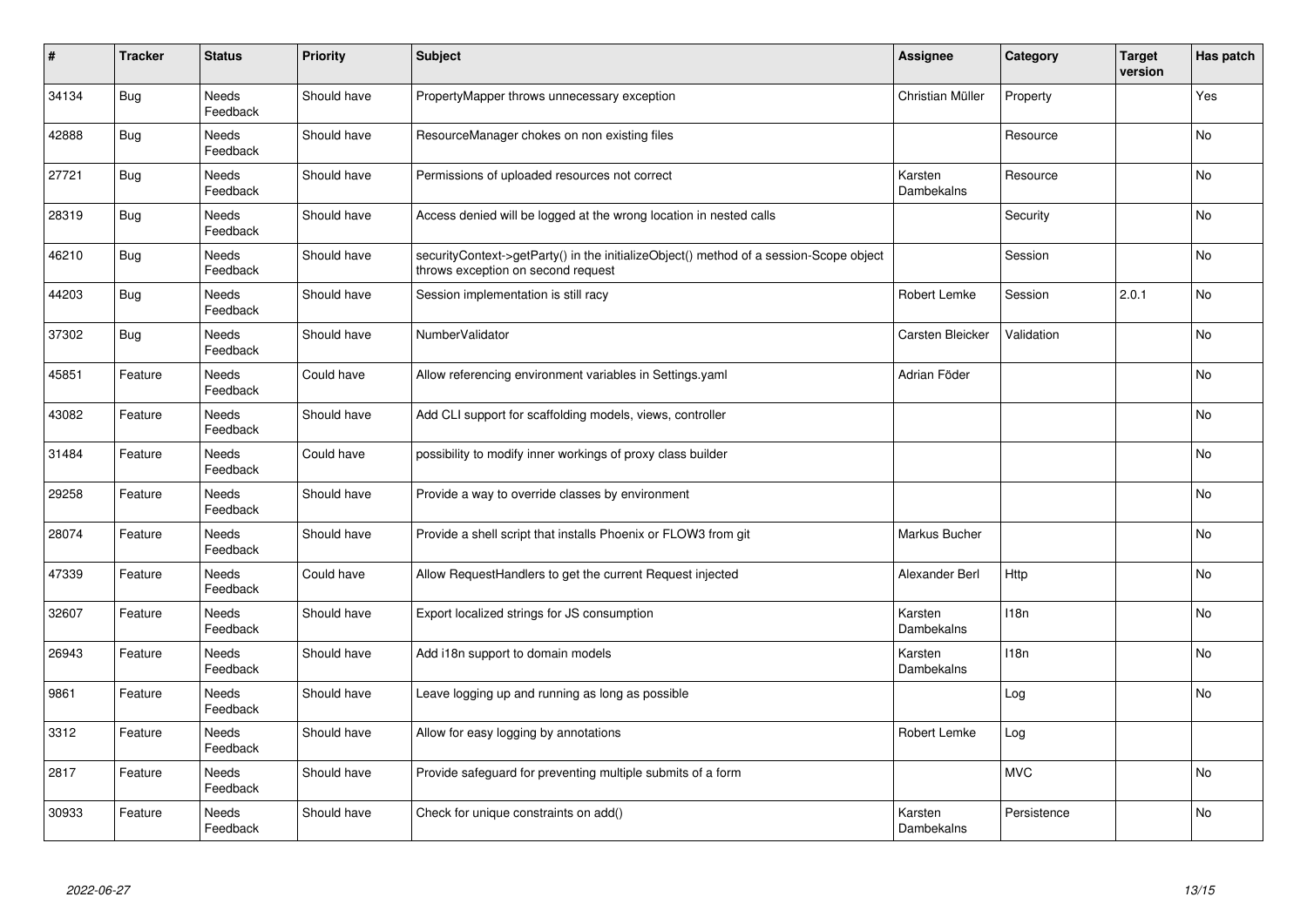| $\sharp$ | Tracker    | <b>Status</b>       | <b>Priority</b> | Subject                                                                                            | <b>Assignee</b>        | Category        | <b>Target</b><br>version | Has patch     |
|----------|------------|---------------------|-----------------|----------------------------------------------------------------------------------------------------|------------------------|-----------------|--------------------------|---------------|
| 29387    | Feature    | Needs<br>Feedback   | Should have     | A token with wrong credentials should throw an exception                                           | Andreas Förthner       | Security        |                          |               |
| 40418    | Feature    | Needs<br>Feedback   | Could have      | Add an option to flow3:cache:flush thats keeps user sessions active                                |                        | Session         |                          | No            |
| 28399    | Feature    | Needs<br>Feedback   | Should have     | Validation message and code should be configurable for bundled validators                          |                        | Validation      |                          | No            |
| 48296    | Task       | Needs<br>Feedback   | Should have     | Missing method in ExceptionHandlerInterface                                                        |                        |                 |                          | No            |
| 43930    | Task       | Needs<br>Feedback   | Should have     | Remove canRender() completely?!                                                                    | Sebastian<br>Kurfuerst |                 |                          | No            |
| 41414    | Task       | Needs<br>Feedback   | Should have     | Check packageKey naming / file structure below Packages/Vendor                                     |                        | Package         |                          | No            |
| 35868    | Bug        | On Hold             | Must have       | Unstable condition in Utility\Environment                                                          | Karsten<br>Dambekalns  | Environment     |                          | No            |
| 27088    | Bug        | On Hold             | Should have     | initializeObject() is called too early when reconstructing entities                                |                        | Object          |                          | No            |
| 37227    | Bug        | On Hold             | Must have       | securityContext->getParty is not available in widget context                                       |                        | Session         |                          | No            |
| 27322    | Feature    | On Hold             | Should have     | Add support for Appserver-in-PHP, which could result in much faster executions.                    | Christopher<br>Hlubek  |                 |                          | No            |
| 28052    | Feature    | On Hold             | Should have     | Possibility to enable or disable accounts                                                          | Julian Kleinhans       | Security        |                          | No            |
| 31339    | Task       | On Hold             | Could have      | Search                                                                                             |                        | Documentation - |                          | No            |
| 6601     | Task       | On Hold             | Could have      | Introduce a new roles definition syntax including runtime constraints                              | Andreas Förthner       | Security        |                          |               |
| 58193    | <b>Bug</b> | <b>Under Review</b> | Should have     | Forward-port changelogs to master branch                                                           | Karsten<br>Dambekalns  |                 |                          | No            |
| 56856    | <b>Bug</b> | <b>Under Review</b> | Must have       | Fix StandardView Template                                                                          |                        |                 |                          | No            |
| 56601    | <b>Bug</b> | <b>Under Review</b> | Must have       | PersistenceManager wrong handling of ORM\ld                                                        |                        |                 |                          | No            |
| 55306    | <b>Bug</b> | <b>Under Review</b> | Should have     | Filenames should not exceed 255 characters                                                         | Christian Müller       |                 |                          | No            |
| 49011    | <b>Bug</b> | <b>Under Review</b> | Should have     | Support executing TYPO3. Flow inside a PHAR                                                        |                        |                 |                          | No.           |
| 46073    | <b>Bug</b> | <b>Under Review</b> | Should have     | Scripts::executeCommand must be usable outsite of TYPO3.Flow                                       |                        |                 |                          | No            |
| 43621    | <b>Bug</b> | Under Review        | Must have       | Composer installer overwrites Settings.yaml.example                                                | Karsten<br>Dambekalns  |                 |                          | No            |
| 48596    | Bug        | <b>Under Review</b> | Should have     | IgnoredTags configuration should be easier to configure from packages                              | Alexander Berl         | Configuration   |                          | $\mathsf{No}$ |
| 51809    | Bug        | <b>Under Review</b> | Must have       | Commit "[BUGFIX] Published resources don't support symlinks" produces an fatal<br>error on Windows | Adrian Föder           | Core            | 2.0.1                    | No            |
| 48532    | <b>Bug</b> | <b>Under Review</b> | Should have     | JsonView Configuration behaves differently for arrays and objects                                  | Alexander Berl         | <b>MVC</b>      |                          | No            |
| 59442    | <b>Bug</b> | <b>Under Review</b> | Should have     | Composite primary keys including foreign entity don't work                                         |                        | Persistence     |                          | No            |
| 59366    | <b>Bug</b> | <b>Under Review</b> | Should have     | fix* lifecycle callbacks should not be registered for unproxied entities                           |                        | Persistence     |                          | No            |